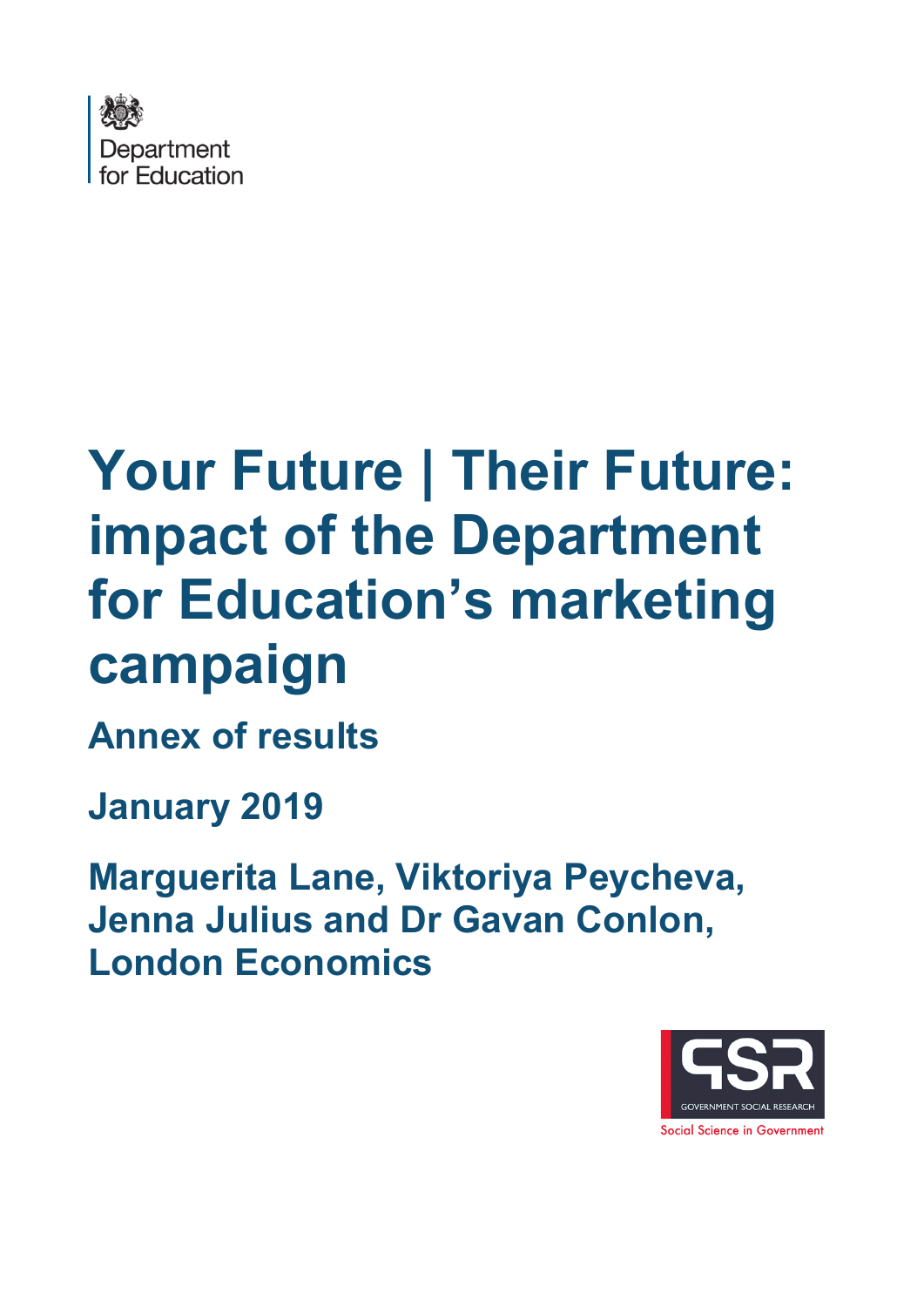# **Acknowledgements**

We would like to acknowledge the useful guidance and feedback provided by the Department for Education and their marketing contractors throughout this research. In particular, we would like to thank Nicola Keane and Vanessa Clements for supplying and providing clarifications on much of the data that was employed in our analysis. We would also like to extend our gratitude to Khalida Choudhury who was the DfE project manager, as well as Oliver Anderson and Simon Palmer for their methodological suggestions. A number of marketing specialists working with the DfE also provided invaluable insights and suggestions on how to overcome some of the methodological challenges in the research. Responsibility for the contents of this report remains with London Economics.

This Annex of results provides further detail on the econometric model results as well as the long-term outcome analysis.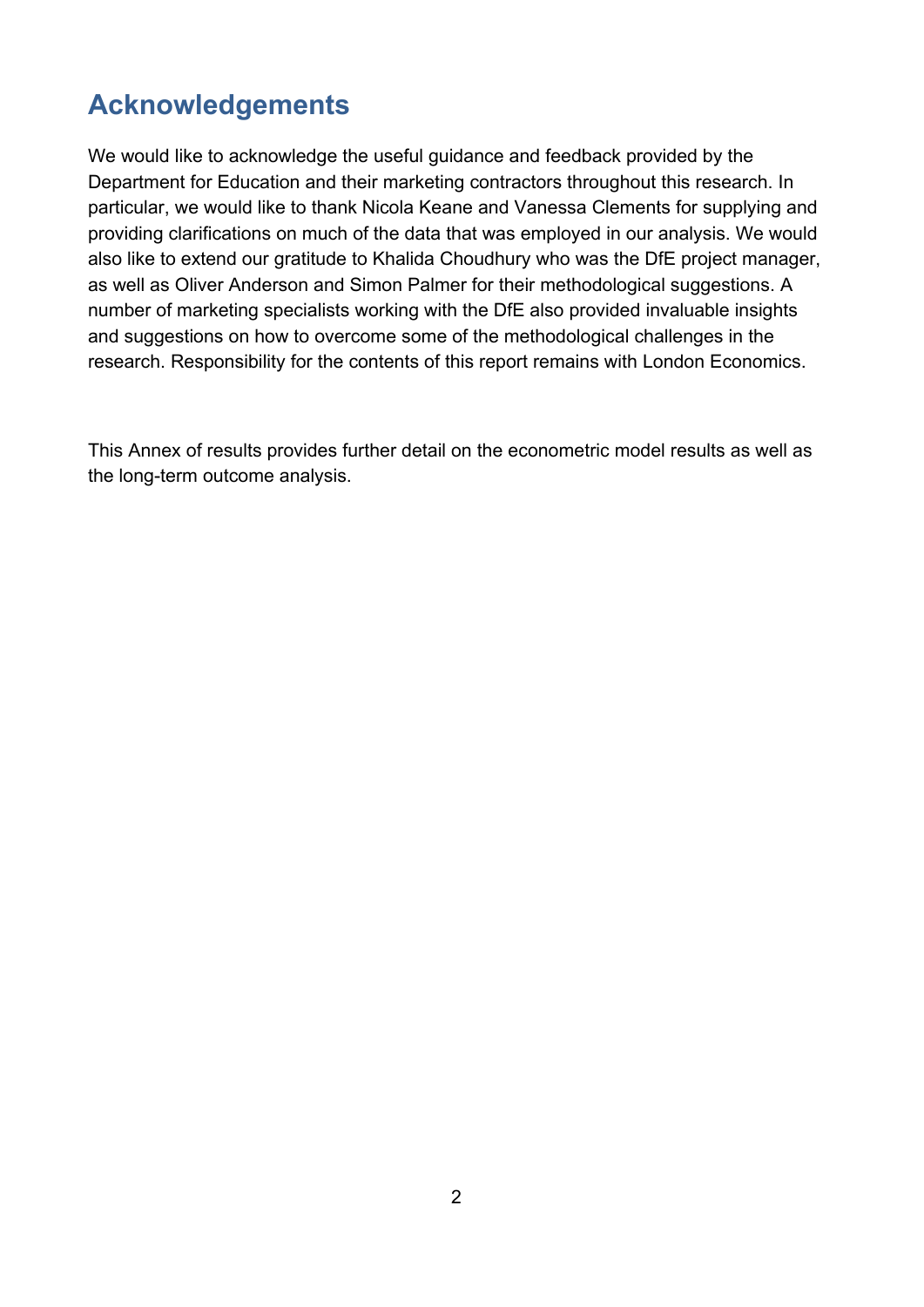# **Contents**

| List of figures                                                                      | $\overline{4}$ |
|--------------------------------------------------------------------------------------|----------------|
| List of tables                                                                       | 5              |
| A2 Incremental impact and cost effectiveness on website sessions and registrations 6 |                |
| A3 Impact of marketing on UCAS applications                                          | 9              |
| A3.1 All secondary subjects                                                          | 10             |
| A3.2 Core shortage subjects                                                          | 16             |
| A4 Impact of marketing on long-term outcomes                                         | 21             |
| A5 Model results                                                                     | 25             |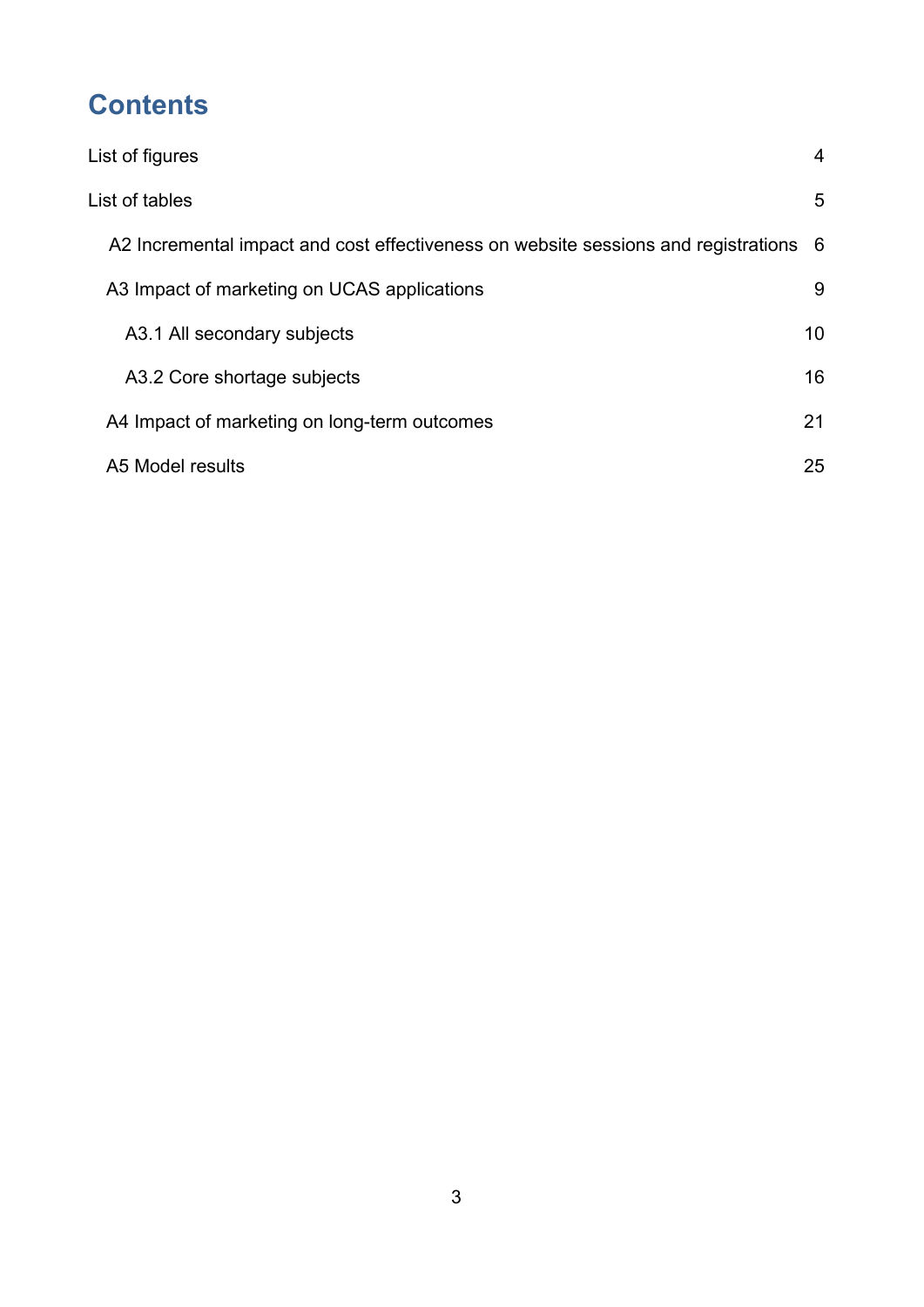# <span id="page-3-0"></span>**List of figures**

| Figure 1: Estimated impact of marketing and contextual factors on UCAS applications<br>(Method 1)                       | 11 |
|-------------------------------------------------------------------------------------------------------------------------|----|
| Figure 2: Incremental impact of marketing activities on UCAS applications (Method 1)                                    | 12 |
| Figure 3: Estimated impact of marketing and contextual factors on UCAS applications<br>(Method 2)                       | 15 |
| Figure 4: Incremental impact of marketing activities on UCAS applications (Method 2)                                    | 15 |
| Figure 5: Estimated impact of marketing and contextual factors on UCAS core shortage<br>subject applications (Method 1) | 17 |
| Figure 6: Incremental impact of marketing activities on UCAS core shortage subject<br>applications (Method 1)           | 17 |
| Figure 7: Estimated impact of marketing and contextual factors on UCAS core shortage<br>subject applications (Method 2) | 20 |
| Figure 8: Incremental impact of marketing activities on UCAS core shortage subject<br>applications (Method 2)           | 21 |
| Figure 9: Outcomes along the customer journey                                                                           | 22 |
| Figure 10: Website sessions                                                                                             | 25 |
| Figure 11: Website registrations - all secondary subjects                                                               | 25 |
| Figure 12: Website registrations - core shortage subjects                                                               | 26 |
| Figure 13: UCAS applications - all secondary subjects (Method 1)                                                        | 26 |
| Figure 14: UCAS applications - core shortage subjects (Method 1)                                                        | 26 |
| Figure 15: UCAS applications - all secondary subjects (Method 2)                                                        | 27 |
| Figure 16: UCAS applications - core shortage subjects (Method 2)                                                        | 27 |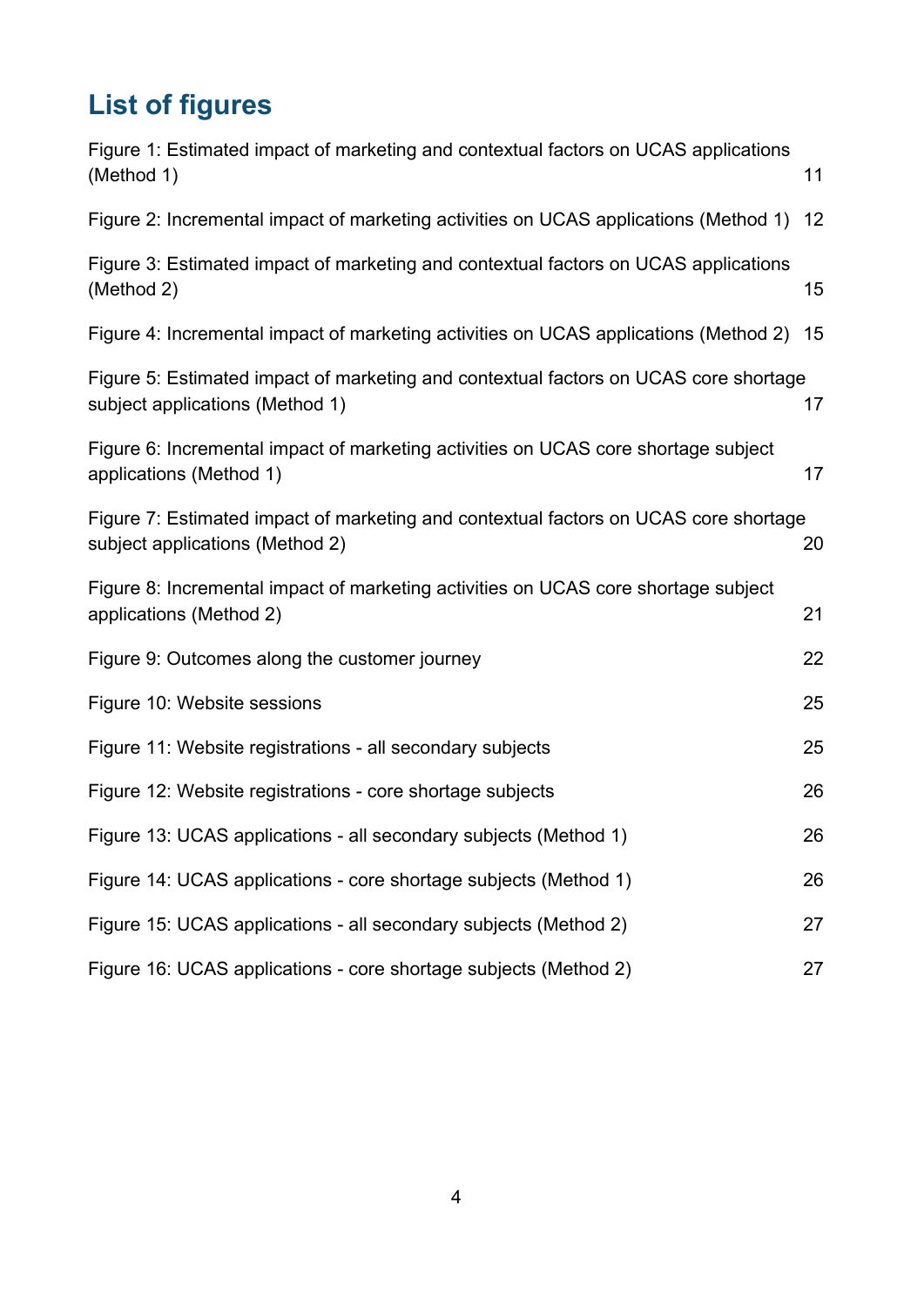# <span id="page-4-0"></span>**List of tables**

| Table 1 Cost effectiveness of channels over time – website sessions                                 | 6  |
|-----------------------------------------------------------------------------------------------------|----|
| Table 2 Cost effectiveness of channels over time - website registrations, all secondary<br>subjects | 7  |
| Table 3 Cost effectiveness of channels over time – website registrations, core shortage<br>subjects | 8  |
| Table 4 Cost effectiveness of channels over time – UCAS applications, all secondary<br>subjects     | 13 |
| Table 5 Cost effectiveness of channels over time – UCAS applications, core shortage<br>subjects     | 18 |
| Table 6 Cost distribution between shortage and non-shortage subject UCAS applications               | 19 |
| Table 7: Proportion of long-term outcomes attributed to marketing                                   | 23 |
| Table 8: Predicted contribution of Your Future   Their Future to long-term outcomes                 | 24 |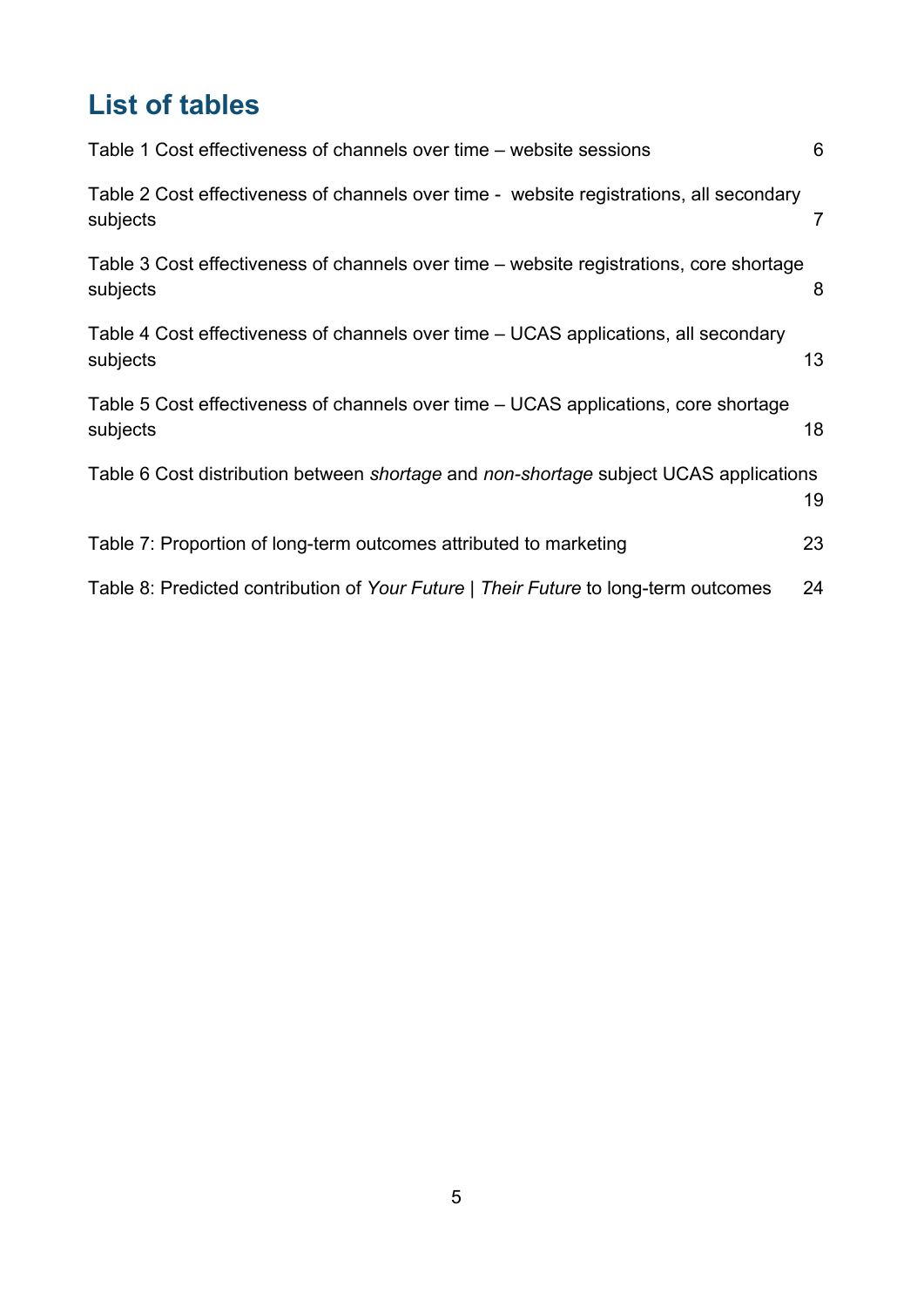# **A2 Incremental impact and cost effectiveness on website sessions and registrations**

<span id="page-5-0"></span>

|                                   | 2012/13                                              |                                | 2013/14                                              |                                | 2014/15                                              |                                | 2015/16<br>(until 31st January<br>2016)              |                                       | <b>Full modelling period</b>                         |                                |
|-----------------------------------|------------------------------------------------------|--------------------------------|------------------------------------------------------|--------------------------------|------------------------------------------------------|--------------------------------|------------------------------------------------------|---------------------------------------|------------------------------------------------------|--------------------------------|
| <b>Marketing</b><br>channel       | <b>Estimated</b><br>impact on<br>website<br>sessions | Cost per<br>website<br>session | <b>Estimated</b><br>impact on<br>website<br>sessions | Cost per<br>website<br>session | <b>Estimated</b><br>impact on<br>website<br>sessions | Cost per<br>website<br>session | <b>Estimated</b><br>impact on<br>website<br>sessions | <b>Cost per</b><br>website<br>session | <b>Estimated</b><br>impact on<br>website<br>sessions | Cost per<br>website<br>session |
| Paid search<br>(E0.95m)           | 897,860                                              | £0.30                          | 695,730                                              | £0.40                          | 473,110                                              | £0.50                          | 153,810                                              | £1.00                                 | 2,220,580                                            | £0.40                          |
| Display (£2.01m)                  | 192,400                                              | £3.40                          | 180,990                                              | £2.70                          | 226,490                                              | £2.90                          | 52,330                                               | £4.10                                 | 652,210                                              | £3.10                          |
| <b>Press (£2.55m)</b>             | 604,370                                              | £1.90                          | 316,010                                              | £0.70                          | 180,700                                              | £5.30                          | 4,040                                                | £64.20                                | 1,105,120                                            | £2.30                          |
| Social media<br>(E0.87m)          | 16,950                                               | £1.50                          | 100,180                                              | £1.80                          | 123,850                                              | £3.50                          | 91,860                                               | £2.60                                 | 332,840                                              | £2.60                          |
| Radio (£0.07m)                    |                                                      |                                |                                                      |                                | 38,080                                               | £1.70                          |                                                      |                                       | 38,080                                               | £1.70                          |
| <b>TV &amp; Video</b><br>(E4.27m) | 34,180                                               | £10.60                         |                                                      |                                | 138,840                                              | £10.30                         | 319,580                                              | £7.80                                 | 492,600                                              | £8.70                          |
| All marketing<br>(E11.95m)        | 1,745,760                                            | £2.00                          | 1,292,910                                            | £0.90                          | 1,181,080                                            | £3.30                          | 621,620                                              | £5.60                                 | 4,841,370                                            | £2.50                          |

<span id="page-5-1"></span> **Table 1 Cost effectiveness of channels over time – website sessions**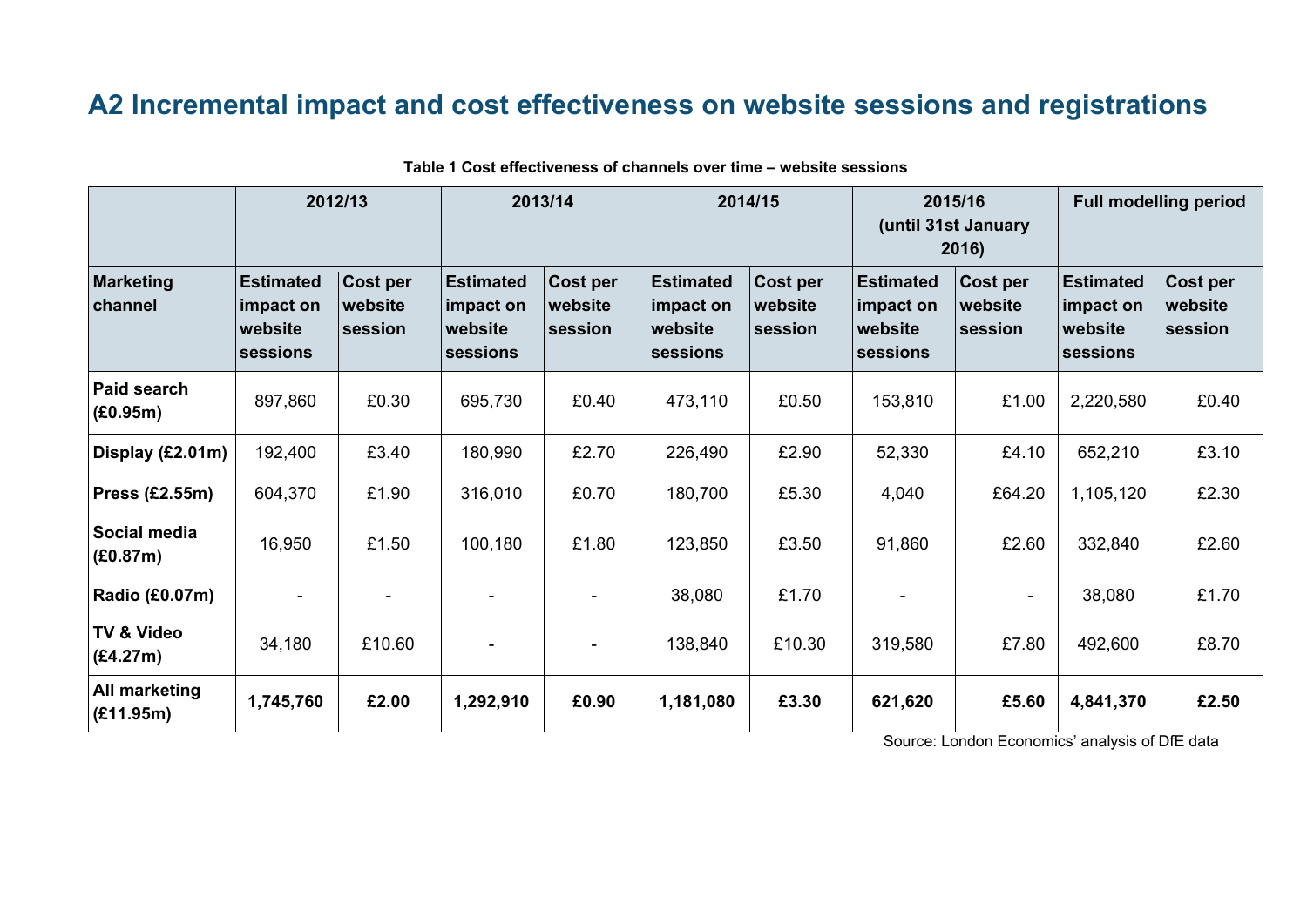<span id="page-6-0"></span>

| 2012/13                           |                                                           | 2013/14                             |                                                           | 2014/15                             |                                                           | 2015/16<br>(until 31st January<br>2016) |                                                           | <b>Full modelling period</b>        |                                                           |                                     |
|-----------------------------------|-----------------------------------------------------------|-------------------------------------|-----------------------------------------------------------|-------------------------------------|-----------------------------------------------------------|-----------------------------------------|-----------------------------------------------------------|-------------------------------------|-----------------------------------------------------------|-------------------------------------|
| <b>Marketing channel</b>          | <b>Estimated</b><br>impact on<br>website<br>registrations | Cost per<br>website<br>registration | <b>Estimated</b><br>impact on<br>website<br>registrations | Cost per<br>website<br>registration | <b>Estimated</b><br>impact on<br>website<br>registrations | Cost per<br>website<br>registration     | <b>Estimated</b><br>impact on<br>website<br>registrations | Cost per<br>website<br>registration | <b>Estimated</b><br>impact on<br>website<br>registrations | Cost per<br>website<br>registration |
| <b>Display</b><br>(E2.01m)        | 2,770                                                     | £240                                | 2,890                                                     | £170                                | 6,400                                                     | £100                                    | 3,610                                                     | £60                                 | 15,670                                                    | £130                                |
| <b>Press (£2.55m)</b>             | 4,680                                                     | £240                                | 4,470                                                     | £50                                 | 2,640                                                     | £360                                    | 950                                                       | £270                                | 12,740                                                    | £200                                |
| Social media<br>(E0.87m)          | 530                                                       | £50                                 | 2,260                                                     | £80                                 | 5,190                                                     | £80                                     | 9,130                                                     | £30                                 | 17,110                                                    | £50                                 |
| Digital radio<br>(E0.05m)         |                                                           |                                     | $\blacksquare$                                            |                                     | 560                                                       | £25                                     | 200                                                       | £170                                | 750                                                       | £62                                 |
| <b>Email (£0.24m)</b>             | 380                                                       | £280                                | 450                                                       | £140                                | $\blacksquare$                                            | $\overline{\phantom{a}}$                |                                                           |                                     | 830                                                       | £290                                |
| <b>TV &amp; Video</b><br>(E4.27m) | $\blacksquare$                                            |                                     | 150                                                       | $\blacksquare$                      | 4,070                                                     | £350                                    | 11,140                                                    | £220                                | 15,370                                                    | £280                                |
| All marketing<br>(E11.95m)        | 8,360                                                     | £410                                | 10,220                                                    | £120                                | 18,860                                                    | £210                                    | 25,040                                                    | £140                                | 62,470                                                    | £190                                |

**Table 2 Cost effectiveness of channels over time - website registrations, all secondary subjects**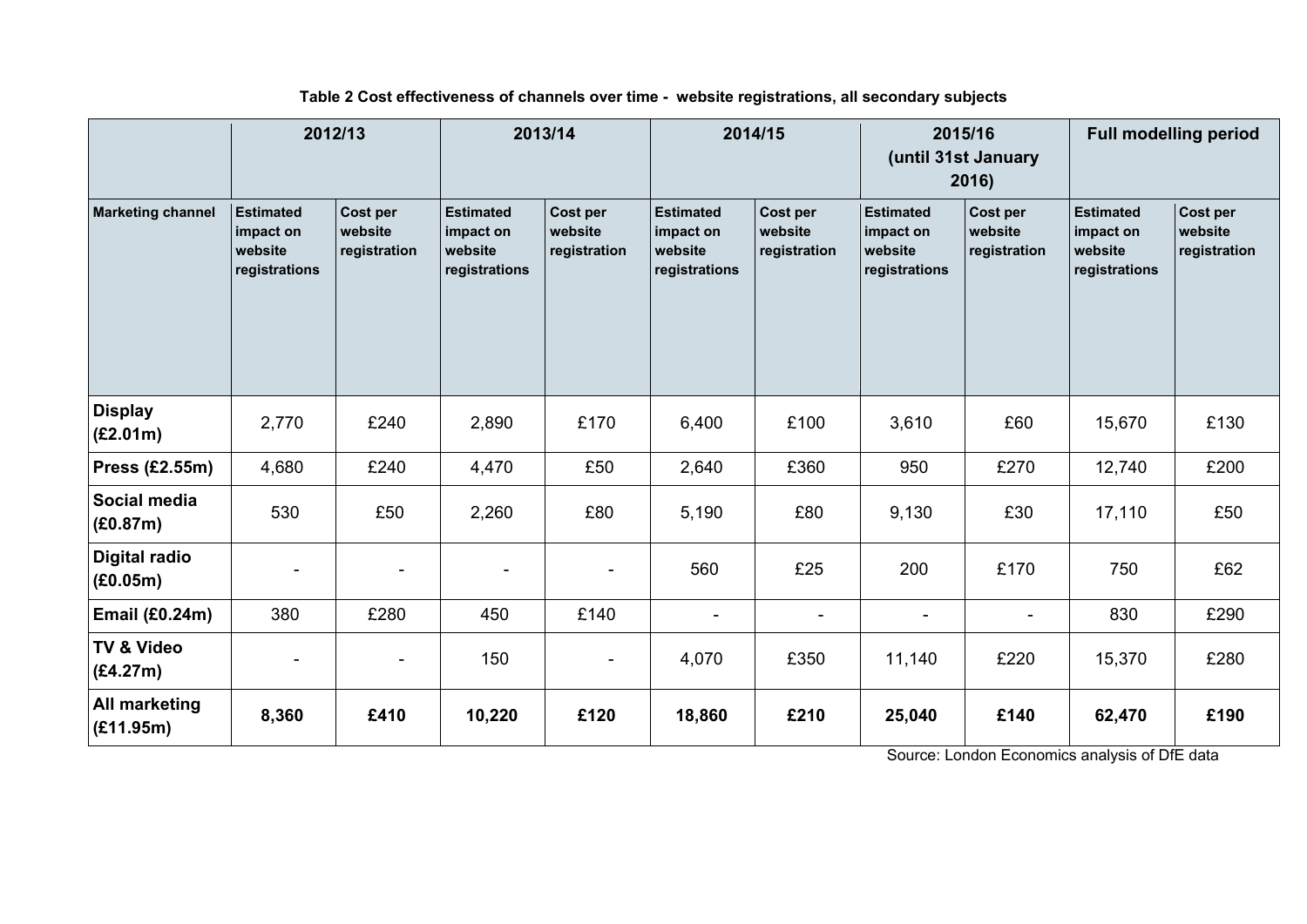<span id="page-7-0"></span>

|                                   |                                                                                    | 2012/13                                 |                                                                                    | 2013/14                                          |                                                                           | 2014/15<br>2015/16<br>(until 31st January<br>2016)         |                                                                                    |                                         | <b>Full modelling period</b>                                                     |                                                     |
|-----------------------------------|------------------------------------------------------------------------------------|-----------------------------------------|------------------------------------------------------------------------------------|--------------------------------------------------|---------------------------------------------------------------------------|------------------------------------------------------------|------------------------------------------------------------------------------------|-----------------------------------------|----------------------------------------------------------------------------------|-----------------------------------------------------|
| <b>Marketing</b><br>channel       | <b>Estimated Cost per</b><br>impact on<br>shortage<br>subject<br>registrati<br>ons | shortage<br>subject<br>registrati<br>on | <b>Estimated Cost per</b><br>impact on<br>shortage<br>subject<br>registrati<br>ons | shortage<br>subject<br> registrati<br><b>lon</b> | <b>Estimated</b><br>impact on<br>shortage<br>subject<br>registrati<br>ons | <b>Cost per</b><br>shortage<br>subject<br>registrati<br>on | <b>Estimated Cost per</b><br>impact on<br>shortage<br>subject<br>registrati<br>ons | shortage<br>subject<br>registrati<br>on | <b>Estimated</b><br>impact on<br>shortage<br>subject<br>registrati<br><b>ons</b> | Cost per<br>shortage<br>subject<br>registrati<br>on |
| Display (£2.01m)                  | 1,590                                                                              | £410                                    | 1,670                                                                              | £290                                             | 3,690                                                                     | £180                                                       | 2,080                                                                              | £100                                    | 9,030                                                                            | £220                                                |
| Press (£2.55m)                    | 2,660                                                                              | £420                                    | 2,400                                                                              | £90                                              | 1,050                                                                     | £920                                                       | 70                                                                                 | £3,580                                  | 6,180                                                                            | £410                                                |
| Social media<br>f(0.87m)          | 120                                                                                | £210                                    | 510                                                                                | £350                                             | 1,170                                                                     | £370                                                       | 2,060                                                                              | £120                                    | 3,860                                                                            | £230                                                |
| Digital radio<br>f(0.05m)         |                                                                                    | $\qquad \qquad$                         |                                                                                    | $\overline{a}$                                   | 360                                                                       | £38                                                        | 130                                                                                | £260                                    | 480                                                                              | £96                                                 |
| <b>Email (£0.24m)</b>             | 450                                                                                | £240                                    | 530                                                                                | £120                                             |                                                                           | $\overline{\phantom{a}}$                                   |                                                                                    |                                         | 980                                                                              | £250                                                |
| <b>TV &amp; Video</b><br>(f4.27m) |                                                                                    | $\overline{\phantom{a}}$                | 70                                                                                 |                                                  | 1,280                                                                     | £1,110                                                     | 2,380                                                                              | £1,040                                  | 3,730                                                                            | £1,140                                              |
| <b>All marketing</b><br>(f11.95m) | 4,820                                                                              | £710                                    | 5,180                                                                              | £230                                             | 7,540                                                                     | £510                                                       | 6,720                                                                              | £510                                    | 24,260                                                                           | £490                                                |

#### **Table 3 Cost effectiveness of channels over time – website registrations, core shortage subjects**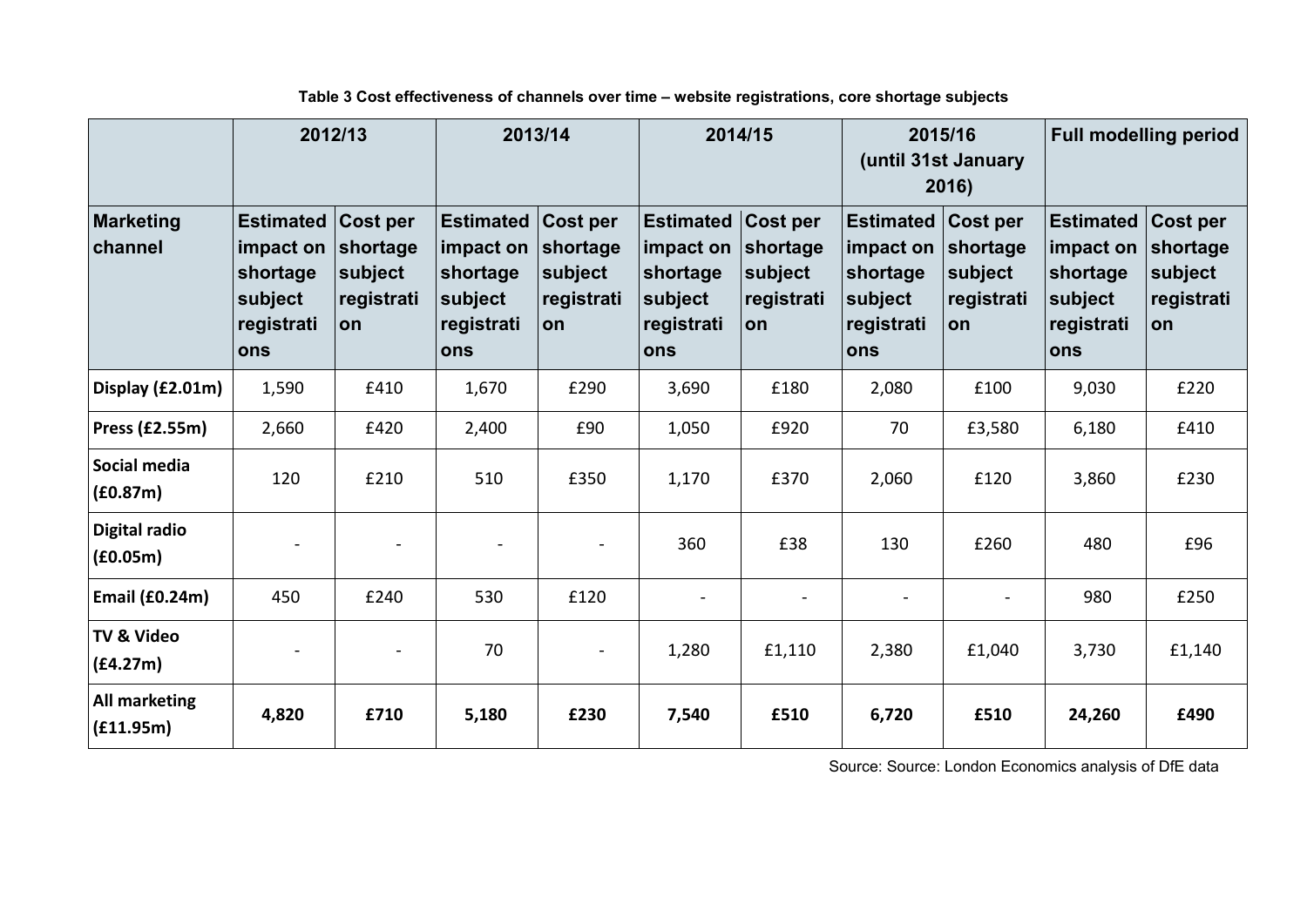# <span id="page-8-0"></span>**A3 Impact of marketing on UCAS applications**

This section focuses on the impact of marketing activities on UCAS applications. It is presented in the Annex due to the large number of caveats surrounding this model. Relatedly, we recommend that any future spending decisions be made on the basis of the website visits and registrations models rather than the applications model. Despite this, we do still present the findings of the analysis, as well as the associated caveats.

#### **Challenges**

The primary challenges associated with measuring the impact of marketing on applications include that the fact that there is strong seasonality in the applications process, as well as the time delay between the marketing activity and the resulting application.

- Seasonality: The applications data series has a high degree of seasonality, in that applications spike as soon as the applications process opens and then experience a decay until the applications process closes. This pattern repeats every year. As the data series was too short (two and a half years of data) to calculate reliable seasonal indices, it was necessary to find an alternative approach to identify and remove the seasonality and isolate the impact of marketing. Two methods were used in order to remove seasonality, which are described in greater detail in subsequent sections.
- Delayed response: There is often a delay between the marketing activity and the resulting application, which presents an additional obstacle when using a time series econometric model. Since this type of modelling relies on being able to capture the relationship between the timing of the activity and the timing of the outcome, lagged marketing variables have been incorporated into the model to allow for some delay in response. However, this can add to the multicollinearity, which in turn makes it more difficult to disentangle effects.
- Change of market design: The process of allocation ITT places to providers changed for the 2015/16 recruitment cycle. As a result, it is possible that applicants had an incentive to apply for ITT places earlier than in other years, which might have changed the seasonal pattern. Therefore, the change in market design poses a further challenge to stripping out the seasonal pattern from marketing and contextual factors' impacts.

We considered two methods of modelling both of the UCAS applications outcome variables. Both methods try to overcome the challenges described above, but adopt a slightly different approach, described in detail in the section below. However, both methods face the same challenges and have strong caveats. As a result, the impact estimates from the website visits and registrations models should be considered more reliable than those of the applications model.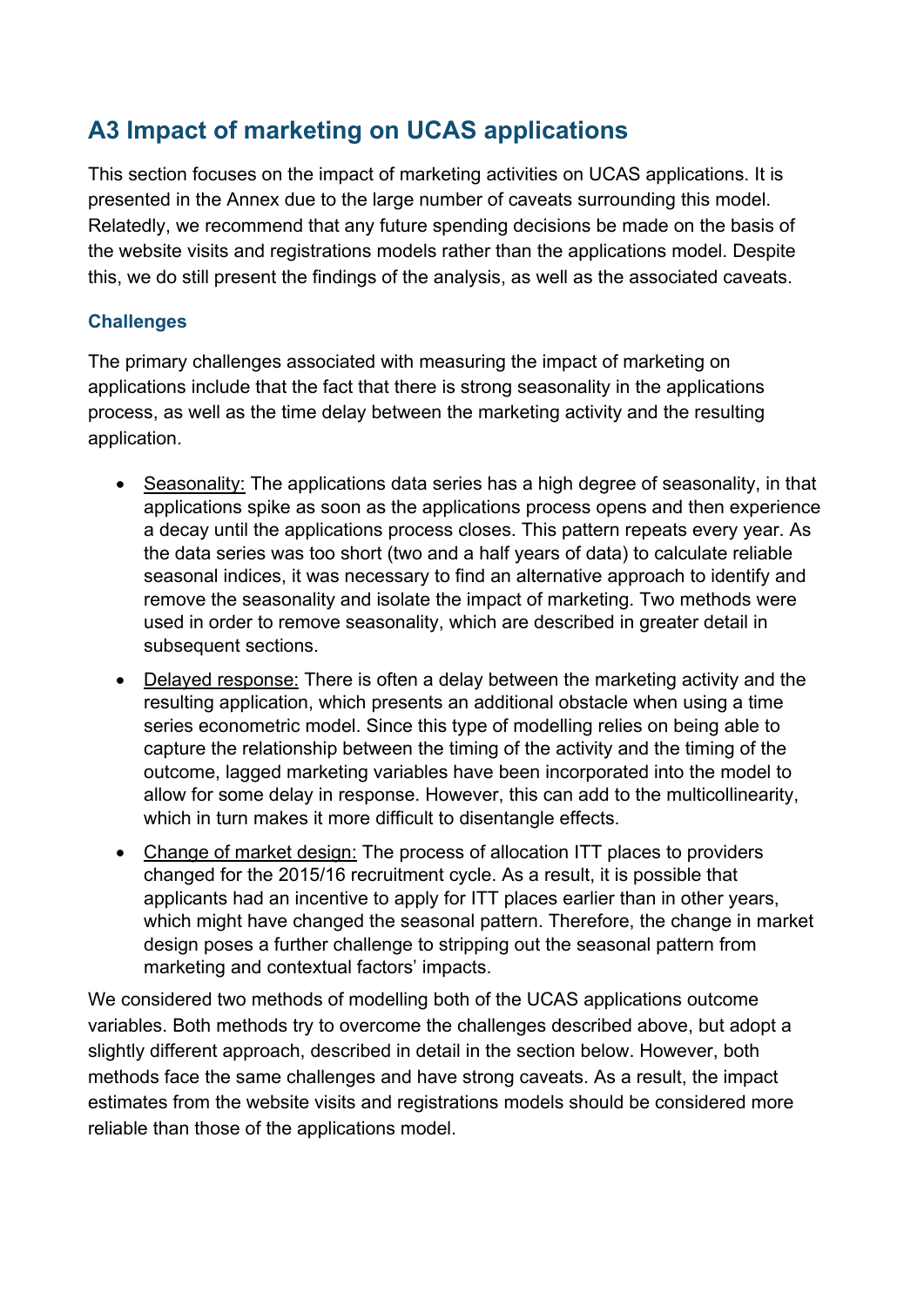### <span id="page-9-0"></span>**A3.1 All secondary subjects**

#### **Method 1: Model with seasonal decay variable**

In order to control for the strong seasonality in the applications series, a seasonality variable was artificially created to mimic the peak in applications observed at the beginning of each applications cycle and the subsequent decay until the cycle closed.

#### **Approach to identifying seasonality**

A number of variables with different rates of decay starting from the week of the peak of UCAS applications onwards were generated and tested in the absence of a marketing variable in the model. The decay variable that best fit the shape of the UCAS applications outcome variable was chosen as the 'seasonality' variable<sup>1</sup>. Once we accounted for the seasonal pattern, we tested and added to the model marketing variables<sup>[2](#page-9-2)</sup>, following the same methodological procedure as described in the Technical Annex, to capture any additional movement in applications that might be due to marketing.

The main caveat of this model is that the seasonality pattern is constructed artificially from the data which may have the result that the impact of marketing activities is overstated (or understated). Additionally, it does not attempt to capture the change in market design.

#### **Results**

 $\overline{a}$ 

The analysis which includes this seasonal decay variable is represented visually in [Figure 1](#page-10-0) below. This graph shows the proportion of total applications for secondary subjects estimated to be attributable to marketing activities and the proportion estimated to be attributable to contextual factors (in this model, the contextual factors consist of the 'seasonality' variable and unemployment measures).

<span id="page-9-2"></span><span id="page-9-1"></span><sup>&</sup>lt;sup>1</sup> The goodness of fit was judged based on a combination of correlation analysis and graphic examination. <sup>2</sup> Marketing variables were added to the model if they had a positive sign and realistic size of estimated coefficient.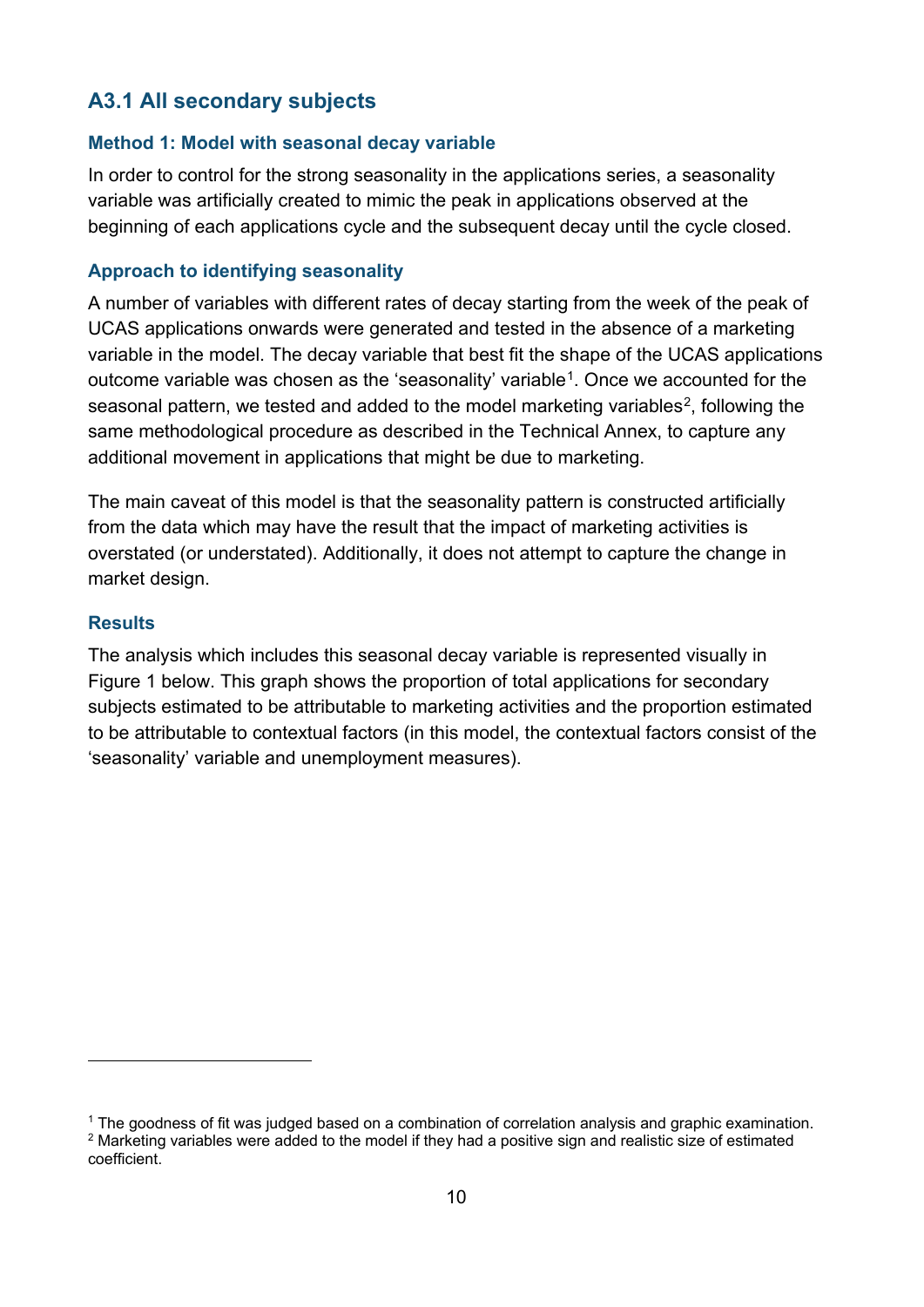#### <span id="page-10-0"></span>**Figure 1: Estimated impact of marketing and contextual factors on UCAS applications (Method 1)**



Sample size =  $98$ ; R-squared =  $0.93$ 

Note: Gaps in series in autumn 2014 are due to data loss caused by technical issues at the source; Annual gaps in the series between September and October reflect the period when applications are closed. Source: London Economics' analysis of DfE data

The R-squared value of the model is extremely high at 93%. This is in part due to the fact that the seasonal decay variable has been constructed based on the patterns actually observed in the applications data series. As a result, the estimated number of applications attributable to contextual factors (in this case, seasonality and unemployment and illustrated by the **green line**), account for nearly 80% of the variation in UCAS applications**.** Thus, little of the remaining variation is explained by marketing activities.

[Figure 2](#page-11-0) presents the estimated impact of the marketing activities on UCAS applications. The total number of additional UCAS applications attributed to *Your Future | Their Future* marketing activities over the modelling period, using this method of estimation, stands at approximately 39,890. CRM activities together with TV and Display were identified to have a significant positive impact in this model.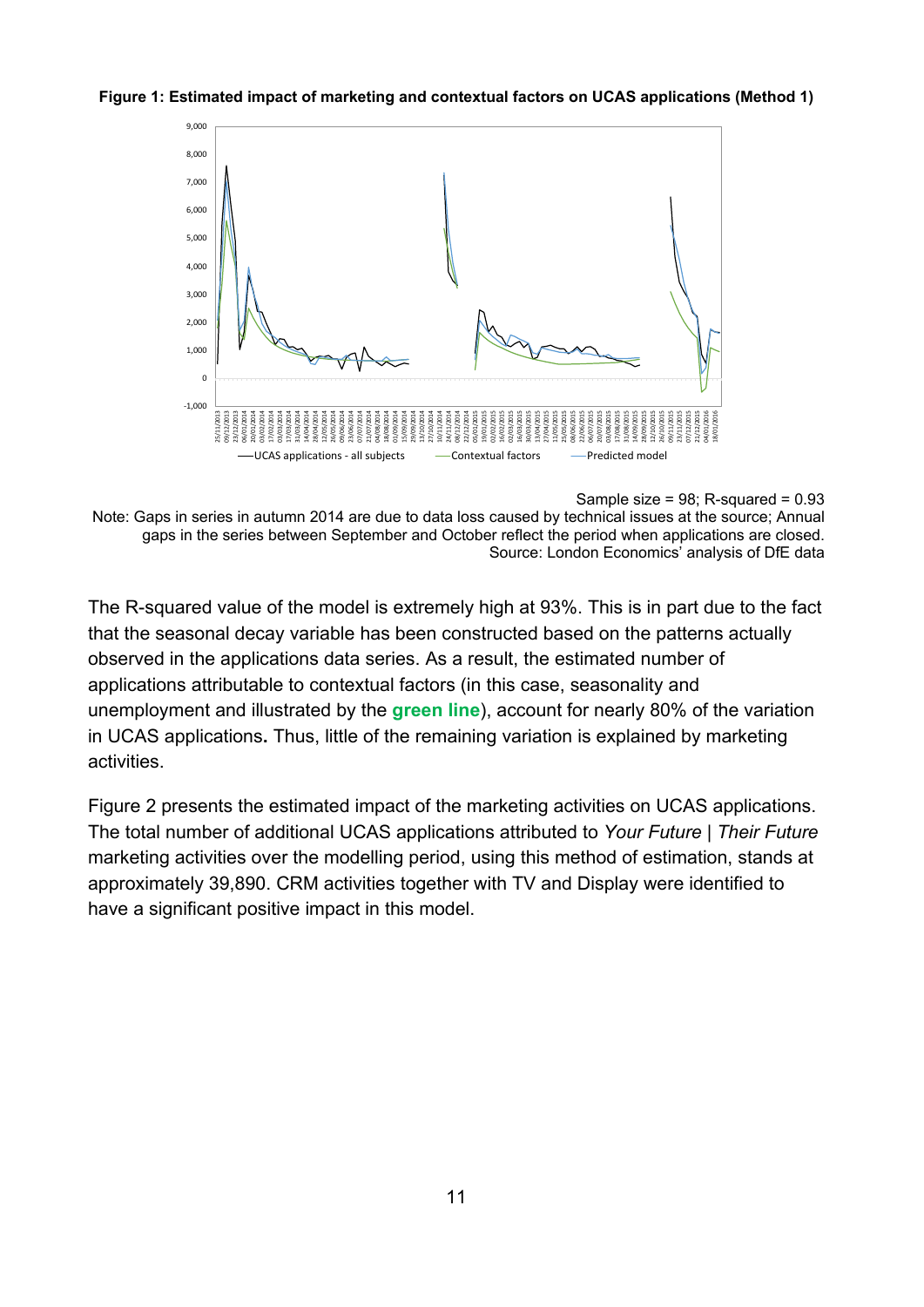

#### <span id="page-11-0"></span>**Figure 2: Incremental impact of marketing activities on UCAS applications (Method 1)**

We observe that marketing variables captured by this model exhibit a longer-lasting impact on UCAS applications than they do for other modelled outcomes. Additionally, the impact of marketing activities appears to vary with the position in the applications cycle<sup>[3](#page-11-2)</sup>.

#### **Cost effectiveness by channel**

<span id="page-11-1"></span> $\overline{a}$ 

[Table 4](#page-11-1) presents a measure of cost effectiveness by channel, calculated as the cost of marketing activities divided by the estimated number of UCAS applications for all secondary subjects attributable to those marketing activities. Assuming again that the entire cost by marketing channel is allocated to UCAS applications for all secondary subjects, the average cost of achieving a UCAS application over the entire modelling period is estimated at approximately £200[4.](#page-11-3) The costs per additional UCAS application associated with TV & Video marketing activity<sup>[5](#page-11-4)</sup> and Display activity were estimated to be approximately £220 and £70, respectively.

Source: London Economics' analysis of DfE data

<span id="page-11-2"></span> $3$  This effect was identified by testing interaction terms between marketing variables and the seasonal pattern variable, some of which had positive and statistically significant coefficients.

<span id="page-11-3"></span> $4$  Based on the entire marketing campaign with the exception of CRM activities

<span id="page-11-4"></span><sup>5</sup> Although only TV entered the model, it is difficult to disentangle entirely the impact from TV and Video, so the cost effectiveness figure is based on a combined cost of the two channels.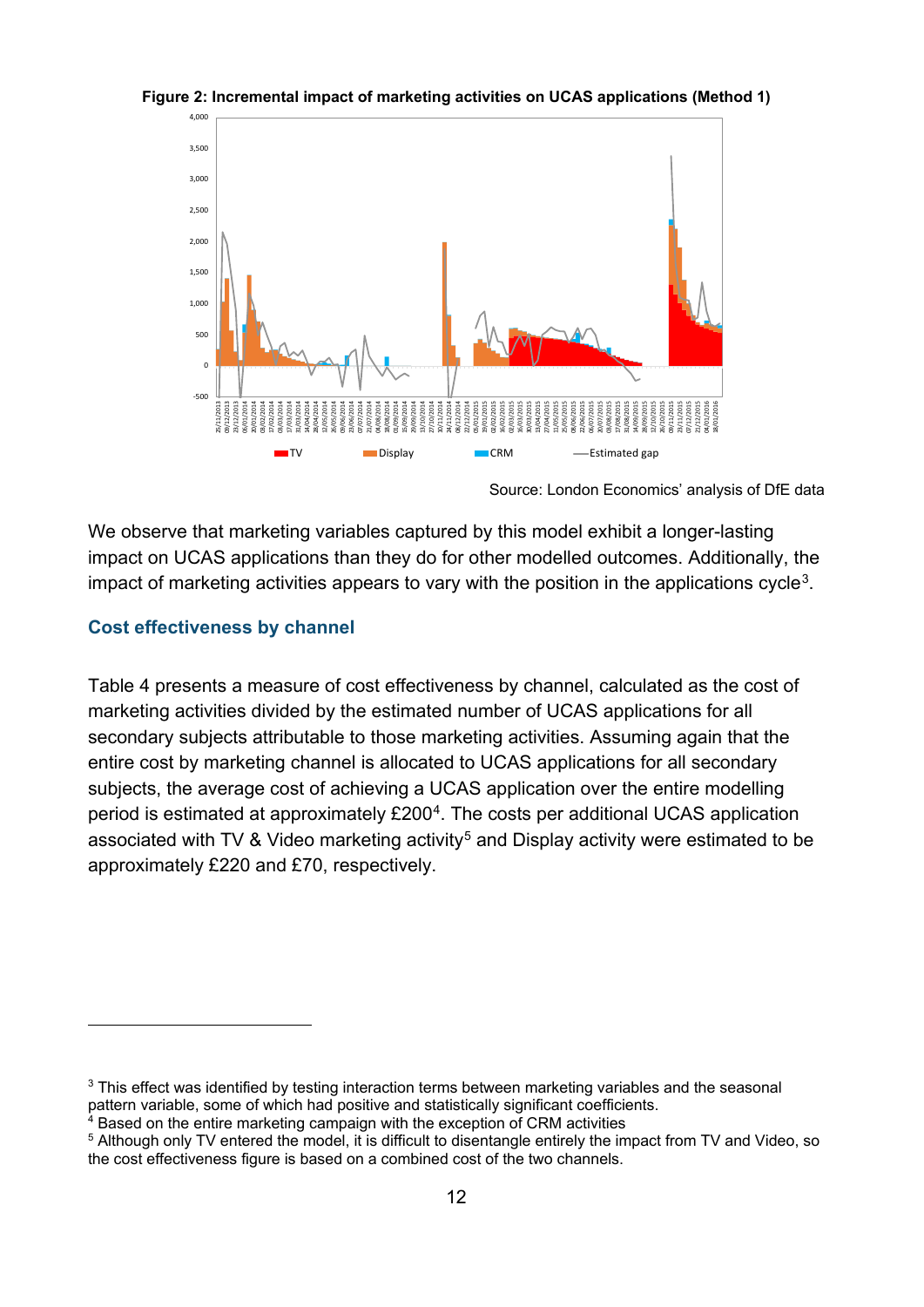#### <span id="page-12-0"></span>**Table 4 Cost effectiveness of channels over time – UCAS applications, all secondary subjects**

|                                 |                                                             | 2013/14                                |                                                             | 2014/15                                | 2015/16<br>(until 31st January 2016)                        |                                        | <b>Full modelling period</b>                                |                                        |
|---------------------------------|-------------------------------------------------------------|----------------------------------------|-------------------------------------------------------------|----------------------------------------|-------------------------------------------------------------|----------------------------------------|-------------------------------------------------------------|----------------------------------------|
| <b>Marketing</b><br>channel     | <b>Estimated</b><br>impact on<br><b>UCAS</b><br>application | Cost per<br><b>UCAS</b><br>application | <b>Estimated</b><br>impact on<br><b>UCAS</b><br>application | Cost per<br><b>UCAS</b><br>application | <b>Estimated</b><br>impact on<br><b>UCAS</b><br>application | Cost per<br><b>UCAS</b><br>application | <b>Estimated</b><br>impact on<br><b>UCAS</b><br>application | Cost per<br><b>UCAS</b><br>application |
| <b>CRM</b><br>(no cost<br>data) | 620                                                         |                                        | 480                                                         |                                        | 210                                                         |                                        | 1,310                                                       |                                        |
| <b>Display</b><br>(E2.01m)      | 9,200                                                       | £60                                    | 6,040                                                       | £90                                    | 4,060                                                       | £40                                    | 19,300                                                      | £70                                    |
| TV & Video<br>(E4.27m)          |                                                             |                                        | 9,780                                                       | £150                                   | 9,510                                                       | £260                                   | 19,280                                                      | £220                                   |
| All<br>marketing<br>(E11.95m)   | 9,820                                                       | £340                                   | 16,300                                                      | £200                                   | 13,780                                                      | £110                                   | 39,890                                                      | £200                                   |

Note: Figures are rounded to the nearest ten Source: London Economics analysis of DfE data

#### **Method 2: Model with 'allocations' variable**

The change in the design for the allocation of ITT places to providers in 2016/17[6](#page-12-1) revealed that this change might have led to early closures of applications for certain subjects. Therefore, individuals might not have been able to apply for an ITT place even if they wished to do so, and so the change in market design would have indirectly impacted the outcome variable, as well as the impact that marketing activities could potentially have.

#### **Approach to identifying seasonality**

 $\overline{a}$ 

Since the change in market design is not directly quantifiable, we attempted to construct a proxy variable for seasonality, which represents the number of UCAS ITT places still available during the applications cycle<sup>[7](#page-12-2)</sup>. The objective in including this variable was to indirectly incorporate any effect the market design changes might have had on applications.

In addition, this variable demonstrated a seasonal pattern that was similar to the one previously observed in the applications data series. As such, it was hoped that this variable could be used to control for the seasonal trends in applications, as well as any

<span id="page-12-1"></span><sup>6</sup> For more details on the changes in the ITT allocation mechanism, see Roberts, N. and Foster, D. (2016) 'Initial teacher training in England', Briefing paper No. 6710. Available at <http://researchbriefings.parliament.uk/ResearchBriefing/Summary/SN06710#fullreport>

<span id="page-12-2"></span> $7$  Number of places still available = Total number of ITT places – Number of acceptances for ITT places made; a variable using the 'number of offers for ITT places made' was also considered, but it did not describe the seasonal pattern as well.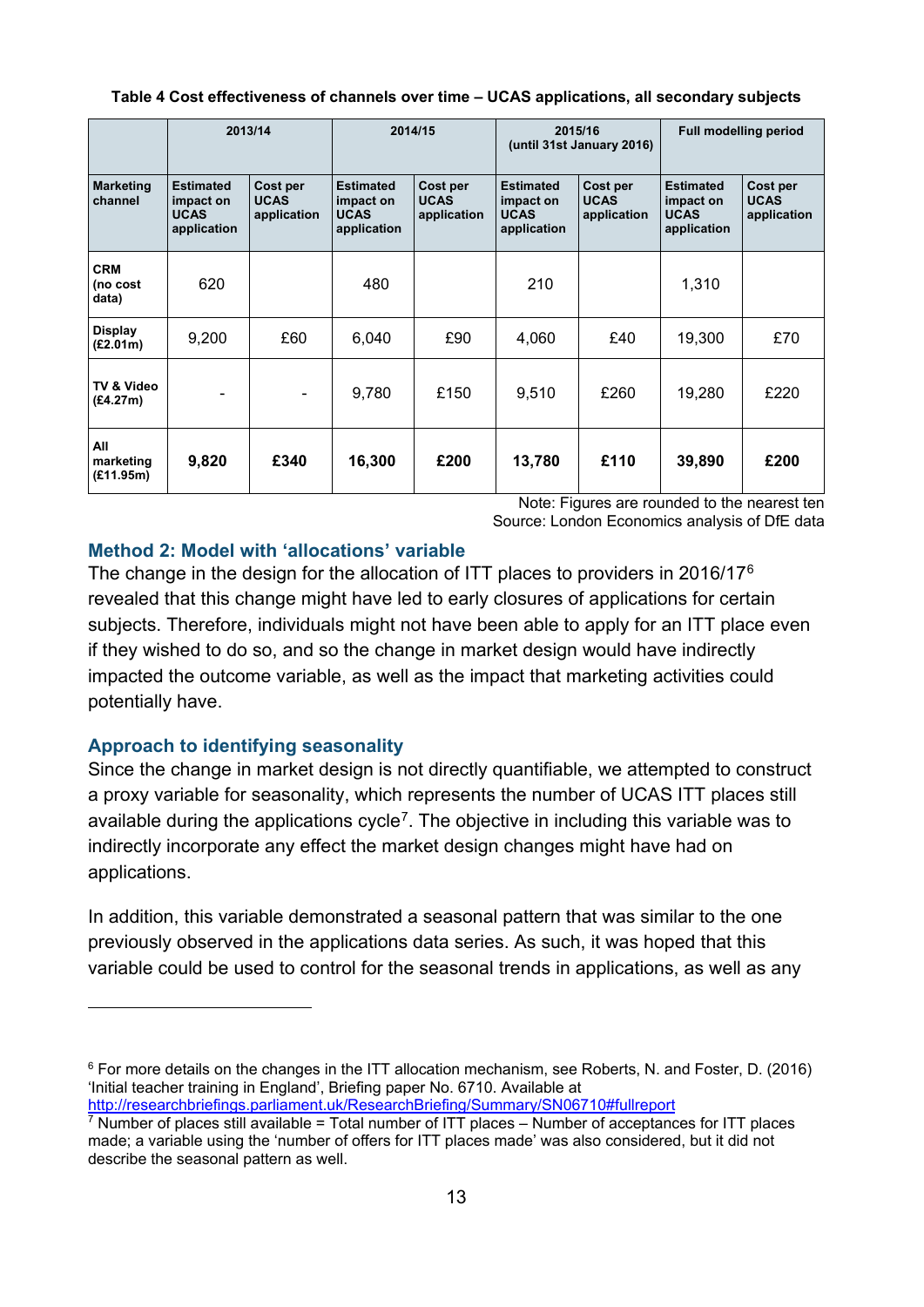changes in the seasonal pattern resulting from the change in the mechanism for allocation ITT places.

#### **Results and further caveats**

 $\overline{a}$ 

The analysis based on this 'allocations' variable is shown in [Figure 3.](#page-14-0) This graph decomposes total applications into those estimated to be attributable to marketing and those estimated to be attributable to contextual factors (in this case – 'seasonality' only).

The applications attributable to contextual factors and seasonality alone exceed the estimated number of applications for some parts of the series. This leaves a 'negative' gap between the estimated number of applications and the number of applications that are attributable to contextual factors and seasonality, as shown in [Figure 4.](#page-14-1) Therefore, very little variation is left to be explained by marketing activities, which leads to concerns that the seasonal pattern **over-estimates** the number of applications driven by seasonality.

In addition to the previously mentioned caveats, there is a strong concern about endogeneity<sup>[8](#page-13-0)</sup> of this seasonality variable. By construction, the number of applications up to a given week will determine how many ITT places are still available in the same given week. Therefore, seasonality as an explanatory variable is partially driven by the outcome variable itself. In turn, this seasonality variable is likely to be dependent on the marketing activities undertaken, to the extent to which they impact outcomes. The endogeneity issue leads to a concern that the estimates of the impacts from marketing are biased and therefore not sufficiently reliable.

There is a further concern that though this curve fits the data well, applicants are not aware of how quickly places fill up, and this factor itself does not drive their actions (until applications actually close).

<span id="page-13-0"></span><sup>&</sup>lt;sup>8</sup> Endogeneity occurs in an econometric model when problem occurs when an explanatory variable (in this case, the proxy for seasonality) is correlated with the error term. Endogeneity is a concern in this case since seasonality drives applications, but also applications are used to construct the seasonality proxy variable, which represents the number of remaining ITT places. This issue is likely to lead to unreliable estimated coefficients in the model.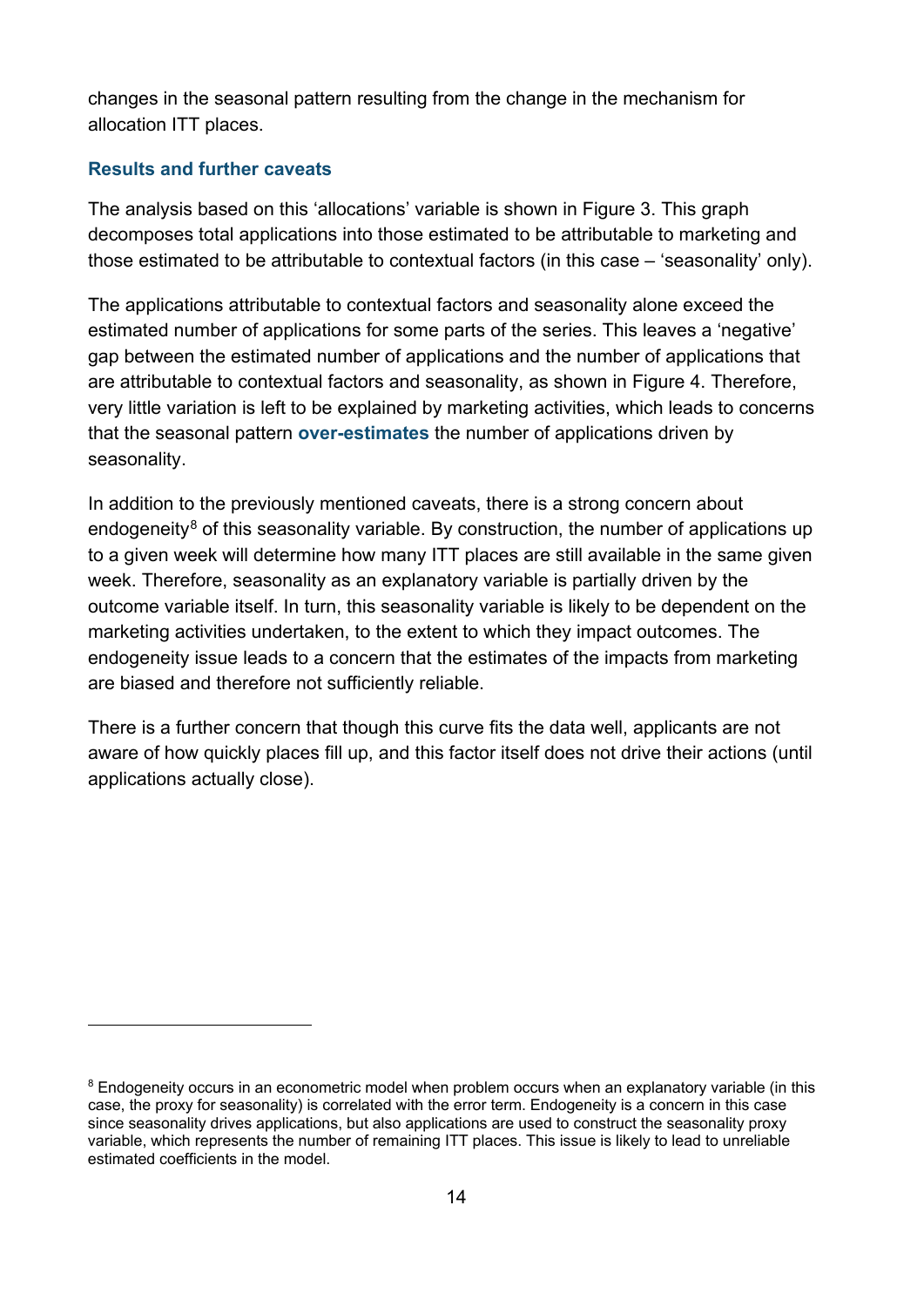<span id="page-14-0"></span>



Sample size =  $98$ ; R-squared =  $0.86$ 

Note: Gaps in series in autumn 2014 are due to data loss caused by technical issues at the source; Annual gaps in the series between September and October reflect the period when applications are closed. Source: London Economics' analysis of DfE data

<span id="page-14-1"></span>



Source: London Economics' analysis of DfE data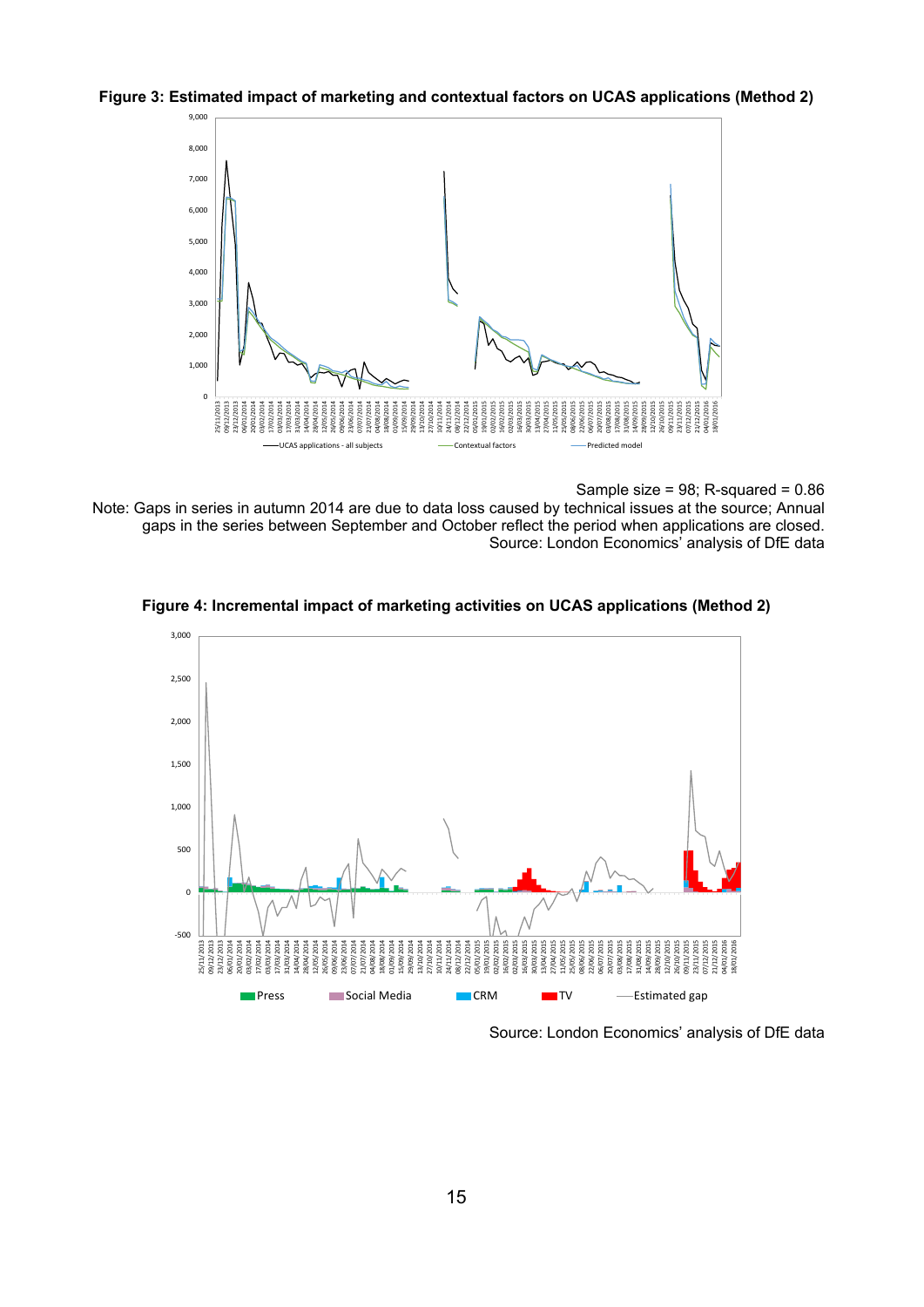Given the many caveats associated with this model<sup>[9](#page-15-1)</sup> it is not best suited for identifying the impact of marketing activities. For this reason, cost effectiveness estimates of the marketing campaign would be even more unreliable compared to those presented in Method 1, and thus are not presented for this method.

#### <span id="page-15-0"></span>**A3.2 Core shortage subjects**

 $\overline{a}$ 

#### **Method 1: Model with seasonal decay variable**

A decay variable was also included in the model which assessed the impact of marketing on UCAS applications for shortage subjects. The generation and selection process of this variable followed the same process described under Method 1 within section A1.1.

[Figure 5](#page-16-0) shows the proportion of applications for shortage subjects estimated to be attributable to marketing activities, and the proportion estimated to be attributable to contextual factors (which in this model include unemployment and 'seasonality').

The seasonal pattern of UCAS applications for shortage subjects appears to decay more gradually compared to that of UCAS applications for all subjects. This could be due to:

- a) different behaviour of shortage subject applicants over the academic year (i.e. with greater outside options in the labour market, they do not rush to apply); and/or
- b) marketing has a stronger long-lasting impact on applicants for shortage subject ITTs.

It can also be noted that the estimated gap between the contribution of contextual factors and the predicted outcome is larger during the 2014/15 cycle compared to 2013/14 cycle. This may imply that marketing activities account for a larger share of applications for shortage subjects in the 2014/2015 cycle relative to the 2013/14 cycle.

<span id="page-15-1"></span><sup>&</sup>lt;sup>9</sup> The primary caveat compared to Method 1 is the negative gap left to be explained by marketing after the proxy variable for seasonality is included.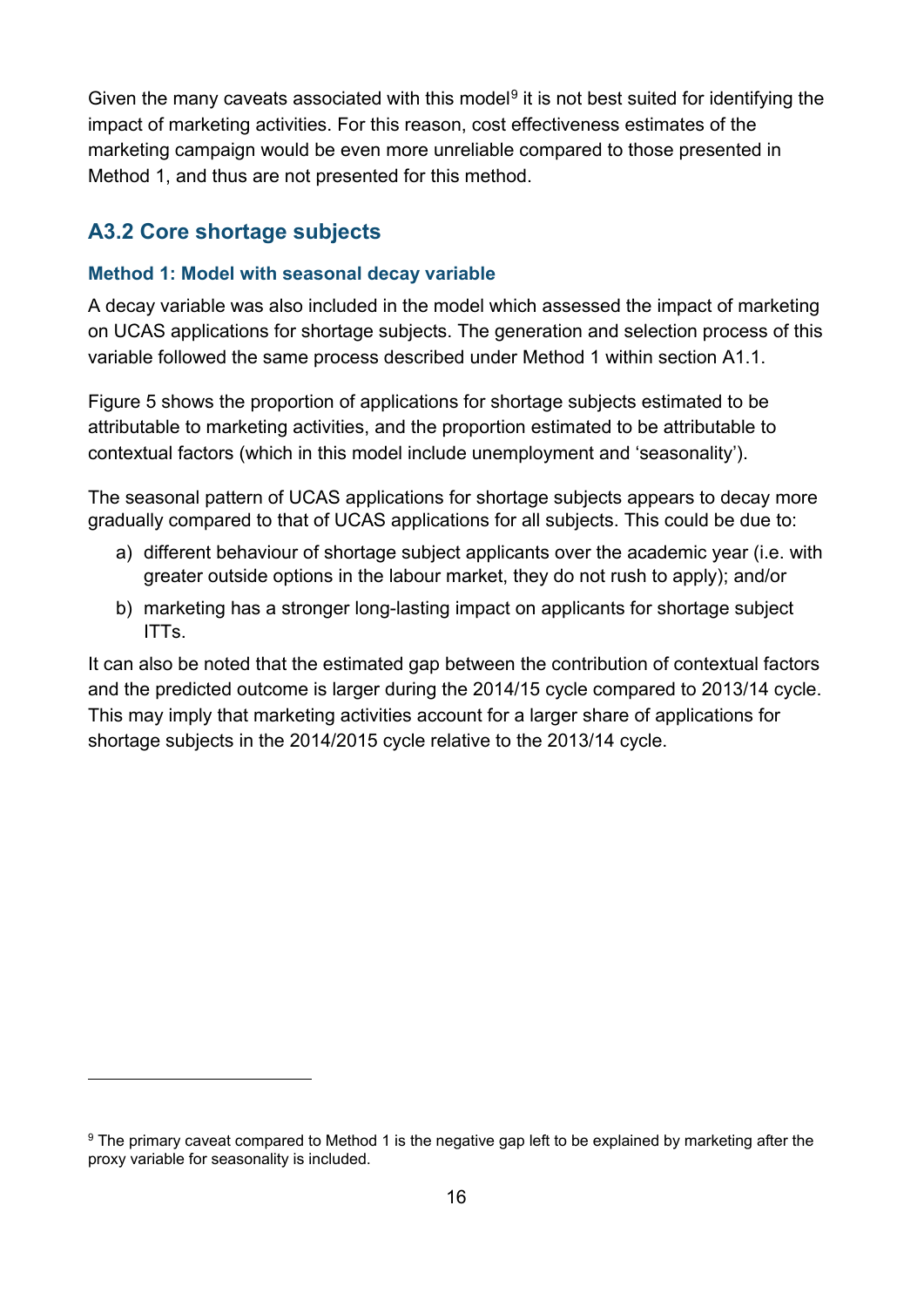<span id="page-16-0"></span>



Sample size =  $98$ ; R-squared =  $0.67$ 

Note: Gaps in series in autumn 2014 are due to data loss caused by technical issues at the source; Annual gaps in the series between September and October reflect the period when applications are closed. Source: London Economics' analysis of DfE data

<span id="page-16-1"></span>



Source: London Economics' analysis of DfE data

The total number of additional UCAS applications for core shortage subjects resulting from marketing activity was estimated to be approximately 13,940. As in the 'all subjects'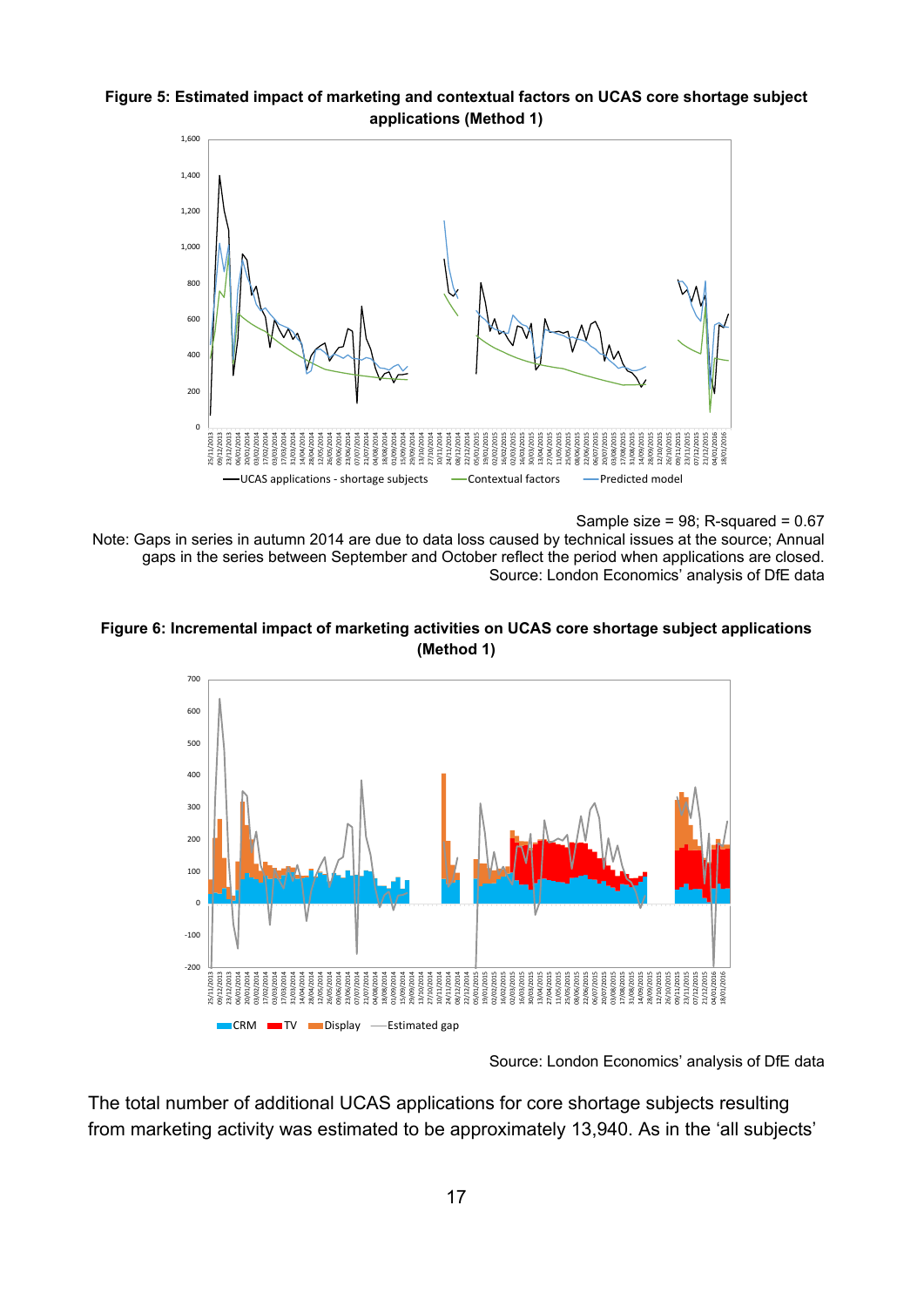applications model, CRM activities together with TV and Display were assessed to have the greatest positive impact.

We also observe that marketing variables captured by this model exhibit a longer-lasting impact on UCAS applications than they did for other modelled outcomes. Additionally, the impact of marketing activities appears to vary with the position in the applications cycle<sup>10</sup>.

#### **Cost effectiveness by channel**

 $\overline{a}$ 

[Table 5](#page-17-0) illustrates the estimated cost effectiveness by marketing channel, calculated as the cost of marketing activities divided by the estimated number of UCAS applications within core shortage subjects resulting from those marketing activities. Assuming again that the entire cost by marketing channel is allocated to UCAS applications for core shortage subjects, the average cost of achieving an additional shortage subject UCAS application over the entire modelling period was estimated at approximately £580 (based on the cost of the entire marketing campaign (except for CRM activities for which no costs were available)). The costs per additional UCAS application for TV & Video<sup>[11](#page-17-2)</sup> and Display were estimated at approximately £1,040 and £400, respectively.

|                                         |                                                                                            | 2013/14                                                               | 2014/15                                                                                    |                                                                       | 2015/16<br>(until 31st January 2016)                                                       |                                                                       | <b>Full modelling period</b>                                                               |                                                                       |
|-----------------------------------------|--------------------------------------------------------------------------------------------|-----------------------------------------------------------------------|--------------------------------------------------------------------------------------------|-----------------------------------------------------------------------|--------------------------------------------------------------------------------------------|-----------------------------------------------------------------------|--------------------------------------------------------------------------------------------|-----------------------------------------------------------------------|
| Marketing<br>channel                    | <b>Estimated</b><br>impact on<br>core<br>shortage<br>subject<br><b>UCAS</b><br>application | Cost per<br>core<br>shortage<br>subject<br><b>UCAS</b><br>application | <b>Estimated</b><br>impact on<br>core<br>shortage<br>subject<br><b>UCAS</b><br>application | Cost per<br>core<br>shortage<br>subject<br><b>UCAS</b><br>application | <b>Estimated</b><br>impact on<br>core<br>shortage<br>subject<br><b>UCAS</b><br>application | Cost per<br>core<br>shortage<br>subject<br><b>UCAS</b><br>application | <b>Estimated</b><br>impact on<br>core<br>shortage<br>subject<br><b>UCAS</b><br>application | Cost per<br>core<br>shortage<br>subject<br><b>UCAS</b><br>application |
| <b>CRM</b><br>(no cost data)            | 3,240                                                                                      |                                                                       | 2,900                                                                                      |                                                                       | 520                                                                                        |                                                                       | 6,660                                                                                      |                                                                       |
| <b>Display</b><br>(E2.01 <sub>m</sub> ) | 1,520                                                                                      | £360                                                                  | 1,000                                                                                      | £570                                                                  | 670                                                                                        | £270                                                                  | 3,200                                                                                      | £400                                                                  |
| TV & Video<br>(E4.27m)                  |                                                                                            |                                                                       | 2,620                                                                                      | £540                                                                  | 1.470                                                                                      | 1,690                                                                 | 4,090                                                                                      | 1,040                                                                 |
| All marketing<br>(E11.95m)              | 4,760                                                                                      | £710                                                                  | 6,520                                                                                      | £500                                                                  | 2,660                                                                                      | £550                                                                  | 13,940                                                                                     | £580                                                                  |

#### <span id="page-17-0"></span>**Table 5 Cost effectiveness of channels over time – UCAS applications, core shortage subjects**

Note: Figures are rounded to the nearest ten Source: London Economics analysis of DfE data

<span id="page-17-1"></span><sup>&</sup>lt;sup>10</sup> This effect was identified by testing interaction terms between marketing variables and the seasonal pattern variable, some of which had positive and statistically significant coefficients.

<span id="page-17-2"></span><sup>&</sup>lt;sup>11</sup> Although only TV entered the model, it is difficult to disentangle entirely the impact from TV and Video, so the cost effectiveness figure is based on a combined cost of the two channels.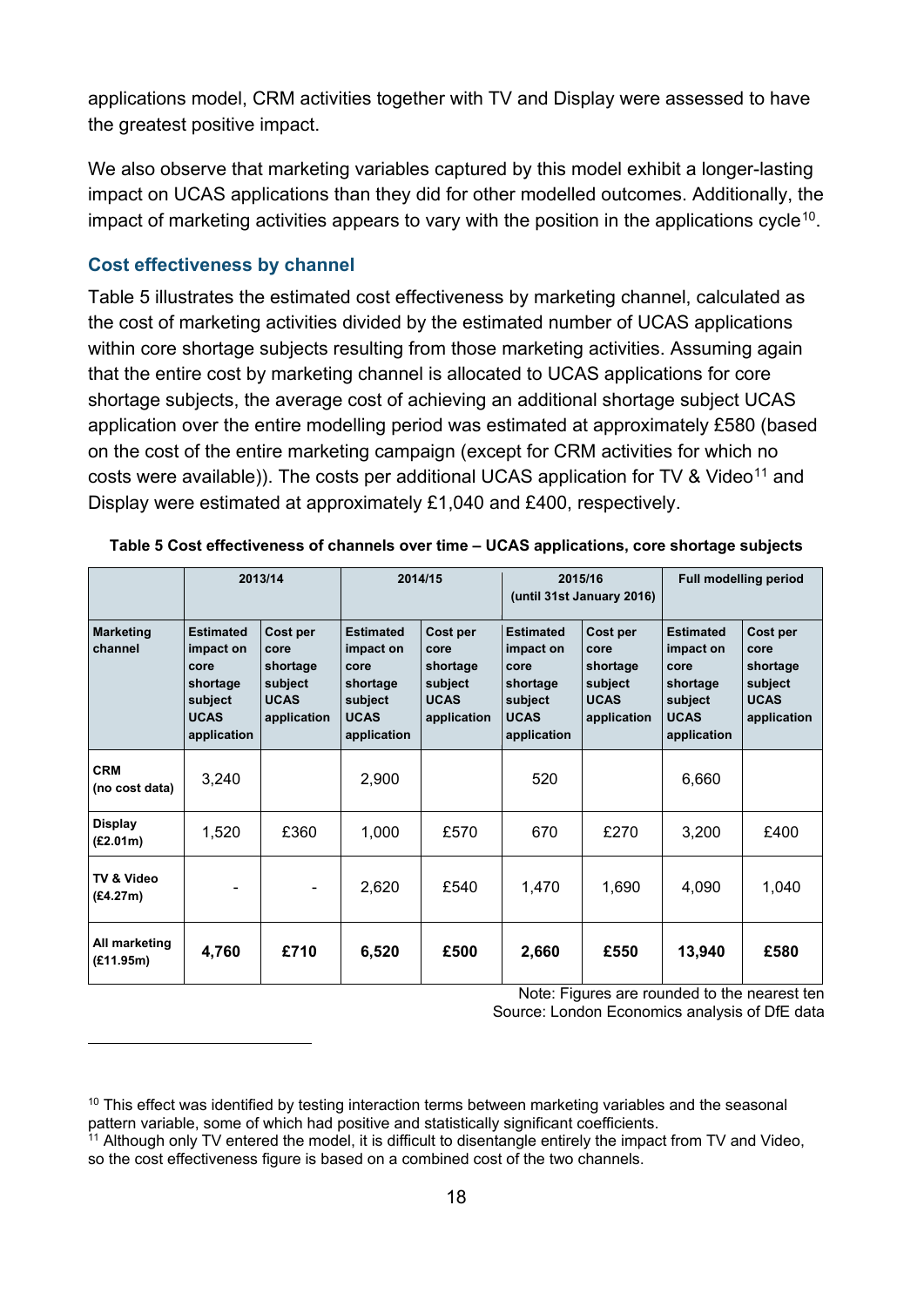#### **Cost distribution between** *shortage* **and** *non-shortage* **subject UCAS applications**

Although these cost effectiveness figures appear high, it has to be re-iterated that the full cost of the marketing campaign has been distributed over shortage subject UCAS applications only. As such, it has to be considered an overestimate – since we know that other non-shortage applications were also driven by the same expenditure. This is the most significant caveat associated with the figure.

However, we can combine the models for core shortage subjects and for all secondary subjects to consider some different scenarios for what proportion of the total cost can be attributed to encouraging core shortage applications. The 'all secondary subjects' model suggests that 39,885 applications can be attributed to marketing activities and the shortage subjects model suggests that 13,940 of these are applications for shortage subjects (leaving 25,945 application for non-shortage subjects).

Table 8 [below](#page-18-0) shows that if 50% of the total marketing spend is aimed at generating shortage subject applications, then the relevant cost per shortage subject application is £292, rather than the £583 figure which applies if all marketing activities were aimed at generating short subject applications.

<span id="page-18-0"></span>

| <b>Marketing channel</b>                                       | <b>Shortage subjects</b>         | Non-shortage<br>subjects |  |  |  |
|----------------------------------------------------------------|----------------------------------|--------------------------|--|--|--|
| # applications                                                 | 13,940                           | 25,945                   |  |  |  |
| % of marketing spend aimed at<br>shortage subject applications | Cost per incremental application |                          |  |  |  |
| 100%                                                           | £583                             |                          |  |  |  |
| 90%                                                            | £525                             | £31                      |  |  |  |
| 80%                                                            | £467                             | £63                      |  |  |  |
| 70%                                                            | £408                             | £94                      |  |  |  |
| 60%                                                            | £350                             | £125                     |  |  |  |
| 50%                                                            | £292                             | £157                     |  |  |  |
| 40%                                                            | £233                             | £188                     |  |  |  |
| 30%                                                            | £175                             | £219                     |  |  |  |
| 20%                                                            | £117                             | £251                     |  |  |  |
| 10%                                                            | £58                              | £282                     |  |  |  |
| 0%                                                             |                                  | £313                     |  |  |  |

**Table 6 Cost distribution between** *shortage* **and** *non-shortage* **subject UCAS applications**

Source: London Economics analysis of results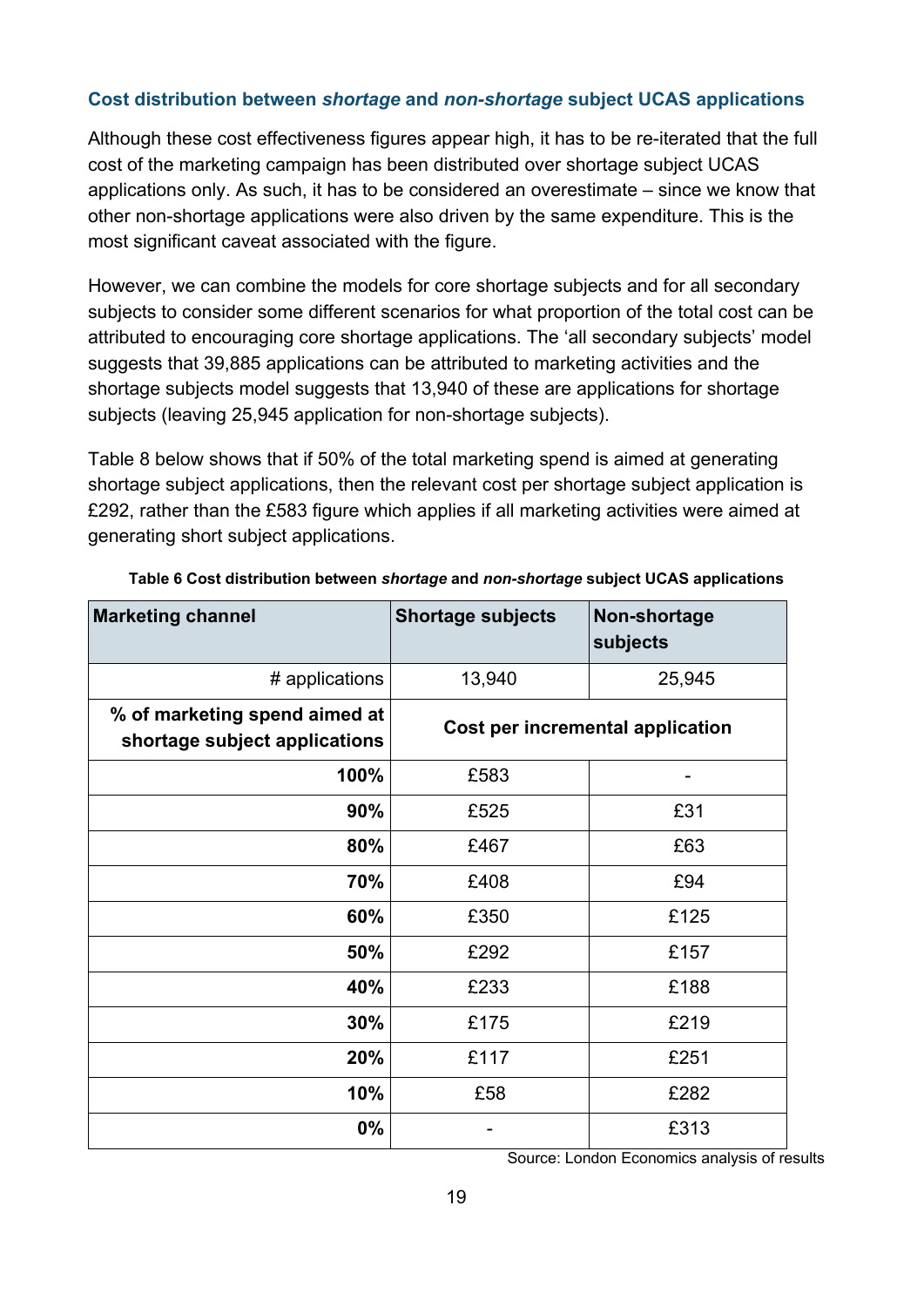As with 'all secondary subjects', the 'core shortage subjects' model using a seasonal decay variable also suggests that marketing had some impact on UCAS applications. However, given the number of caveats involved in the modelling, the estimates of the effectiveness of marketing activities need to be treated with caution and similar caveats as for the 'all secondary subjects' model apply:

- The cost effectiveness figure does not include the cost of CRM since cost information was not available.
- The core shortage applications data series has a high degree of seasonality, which we have attempted to capture using an artificially-created decay variable. Since this variable has been built based on the observed levels of applications, it could capture some impact of the marketing activities, in which case the additional impact from marketing activities presented would be understated and the cost effectiveness figure would be an overestimate.

#### **Method 2: Model with allocations variable**

The alternative 'allocations' variable constructed from data on the number of UCAS ITT places still available was also tested for the shortage subject applications model, following the same process as for 'all secondary subjects' applications described under Method 2 in section A1.1. The results of the analysis based on this allocations variable are shown below.

<span id="page-19-0"></span>



#### Sample size =  $98$ ; R-squared =  $0.55$

Note: Gaps in series in autumn 2014 are due to data loss caused by technical issues at the source; Annual gaps in the series between September and October reflect the period when applications are closed. Source: London Economics' analysis of DfE data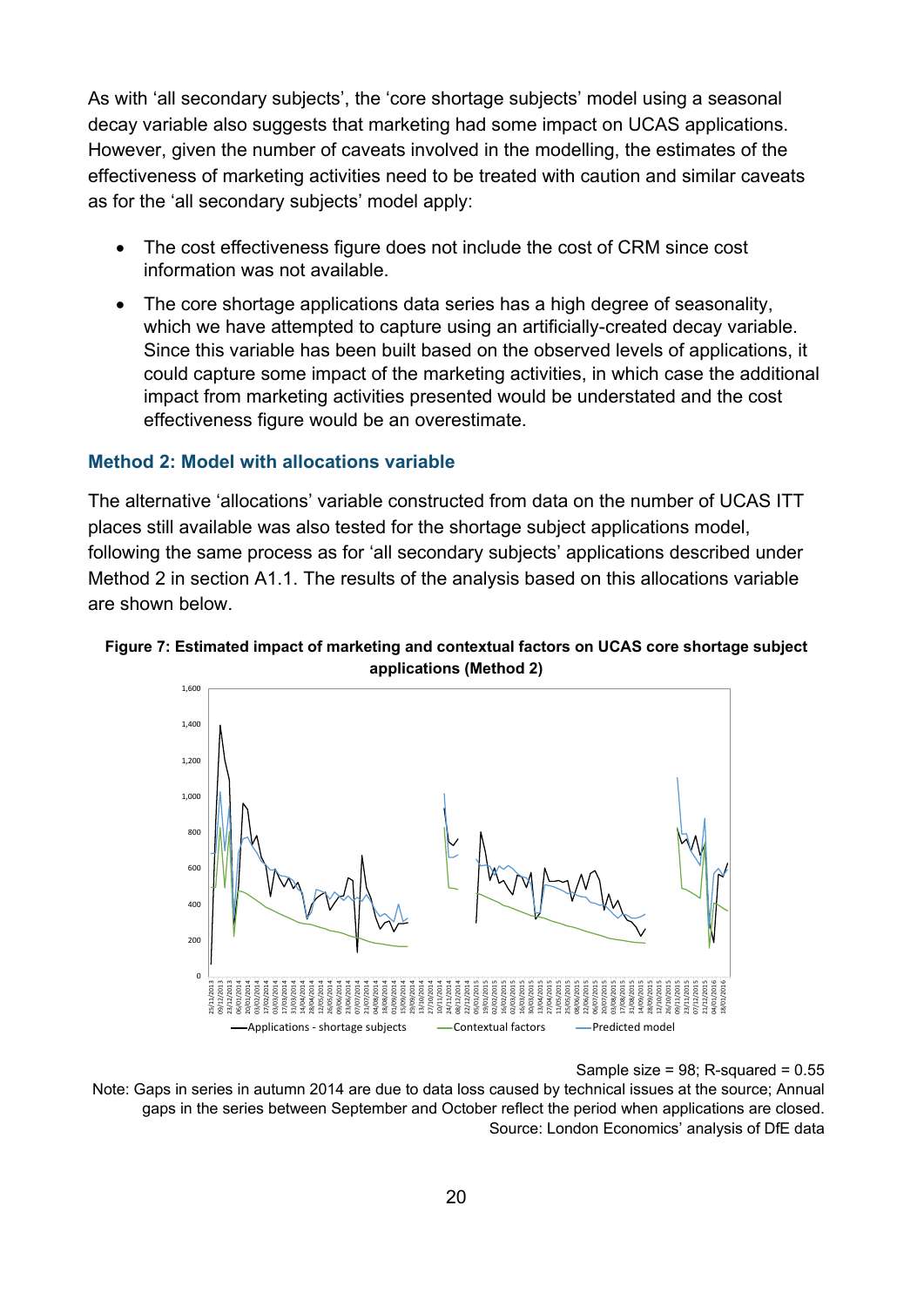#### <span id="page-20-1"></span>**Figure 8: Incremental impact of marketing activities on UCAS core shortage subject applications (Method 2)**



Source: London Economics' analysis of DfE data

This 'shortage subjects' application model suffers from the same shortcomings as the previous application models discussed. While this shortage subjects application model does not have the same issue as the 'all secondary subjects' application model under Method 2, in the sense that the estimated impact of contextual factors exceeds the estimated applications in some places, many of the same caveats apply, specifically:

- As with the model for applications in all subiects, there is a strong concern about endogeneity of the seasonality variable.
- There is a further concern that though this curve fits the data well, intuitively, applicants in shortage subjects are unlikely to be heavily impacted by courses filling up. This would imply that some of the variation in shortage subject applications which in reality is due to marketing activities might have been misattributed to seasonality.

For these reasons, cost effectiveness estimates of the marketing campaign would be even more unreliable compared to those presented in Method 1, and thus are not presented.

# <span id="page-20-0"></span>**A4 Impact of marketing on long-term outcomes**

The ultimate purpose of the *Your Future | Their Future* marketing campaign is to assist the DfE in achieving their target numbers of Initial Teacher Trainees set by the Teacher Supply Model.

Each outcome that has so far been modelled in this study – website sessions and website registrations – is an intermediate outcome leading up to the final outcome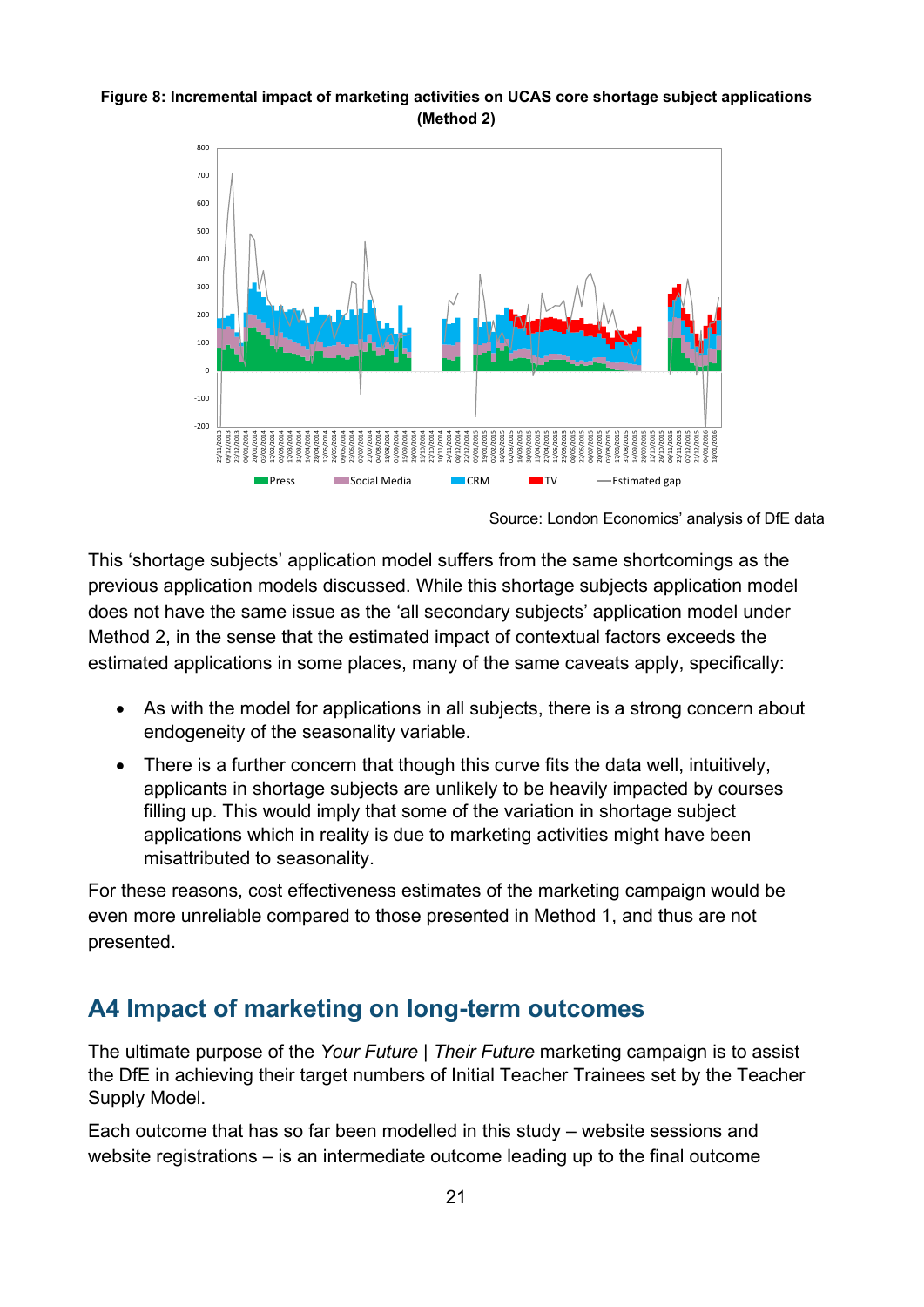according to the campaign – ITT entries. The intermediate outcomes modelled so far are followed by a number of further quantifiable outcomes along the customer journey:

<span id="page-21-0"></span>

UCAS applications, as the next outcome following website registrations, has been modelled econometrically following an approach similar to that of modelling its preceding outcomes. However, there are a number of challenges and caveats associated with this approach, as already elaborated in section A1 is considered insufficiently reliable.

Furthermore, despite the availability of weekly data on UCAS acceptances<sup>[12](#page-21-1)</sup>, the challenges of this variable would be similar to those of UCAS applications and exacerbated by the fact that an UCAS acceptance can take place months after the individual was exposed to the marketing activity that encouraged them to pursue a career in teaching in the first place (meaning that the link between the timing of the marketing activity and the timing of the response is weak and therefore difficult to identify using time-series data). Entries to ITT, on the other hand, are observed once per academic year. Therefore, this outcome is unsuitable for econometric modelling with only three years of entries to ITT data overlapping with available marketing data. (The ITT census has been published for the last four years).

Nevertheless, an indication of the impact of marketing on these long-term outcomes - UCAS applications, UCAS acceptances and entries to ITT - would be helpful to understand what would have happened in the absence of marketing. However, currently there is no available data which allows us to examine the link and time delay between these longer terms outcomes and the intermediate outcomes modelled. For this reason, we have produced estimates of the impact from marketing on these long-term outcomes, using the latest intermediate outcome modelled along the customer journey – website registrations.

To do this, a strong assumption was required: that the proportion of each additional longterm outcome attributed to the *Your Future | Their Future* marketing campaign is equal to that of website registrations. Essentially this means that we assume marketing has an equally strong impact (in percentage terms) on UCAS applications, UCAS acceptances

 $\overline{a}$ 

<span id="page-21-1"></span> $12$  UCAS acceptances refers to the number of offers made by providers which have been accepted by applicants.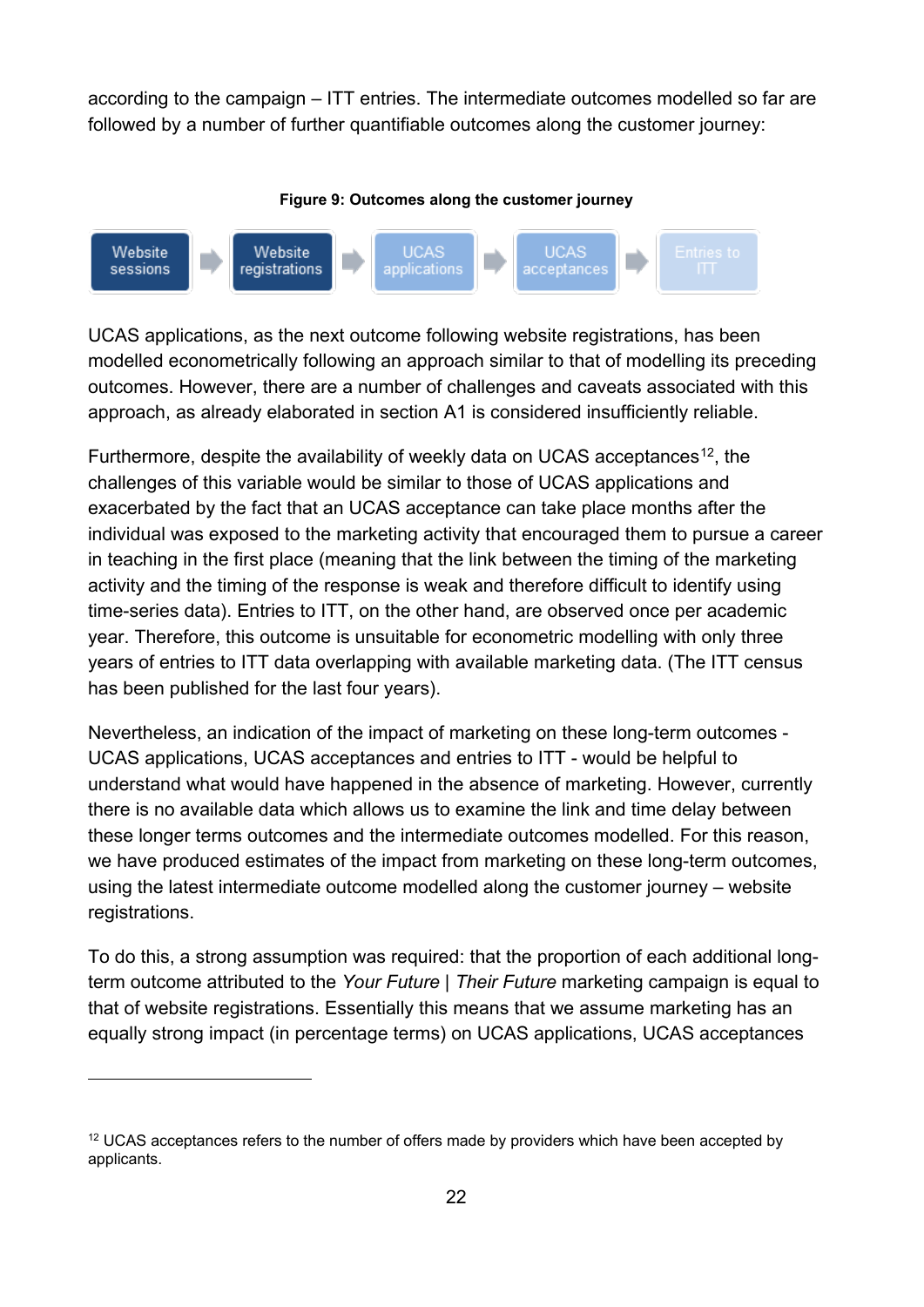and entries to ITT, as on website registrations.The proportions of long-term outcomes attributed to marketing activities, for each recruitment cycle, are assumed to be the same as the proportion of website registrations the relevant model has attributed to marketing<sup>13</sup>. These proportions are presented in the table below:

<span id="page-22-0"></span>

| <b>Subjects included in</b><br><b>loutcome</b> | 2012/13 | 2013/14 | 2014/15 | 2015/16<br>(until<br>$31st$ January 2016) |  |
|------------------------------------------------|---------|---------|---------|-------------------------------------------|--|
| <b>All secondary subjects</b>                  | 25%     | 29%     | 43%     | 72%                                       |  |
| <b>Core shortage subjects</b>                  | 27%     | 23%     | 34%     | 54%                                       |  |

#### **Table 7: Proportion of long-term outcomes attributed to marketing**

Note: Based on the relevant website sessions models. Proportions are derived as the 'estimated number of marketing attributed to website registrations' / 'estimated number of website registrations', to account for the goodness of fit of the model.

Source: London Economics

Applying the relevant proportion to each long-term outcome, the predicted contributions from marketing activities to each long-term outcome, in each observed recruitment cycle, are presented in [Table 8.](#page-23-0)

 $\overline{a}$ 

<span id="page-22-1"></span> $13$  For example, the 'website registration – all subjects' model estimates that in the 2013/14 academic year, around 10,220 registrations, i.e. 29% of the website registions in that cycle, occurred due to marketing activities. We assume that the same proportion of UCAS applications in that year took place due to marketing, which would be around 19,300 out of nearly 67,000 UCAS applications (all secondary subjects) in 2013/14.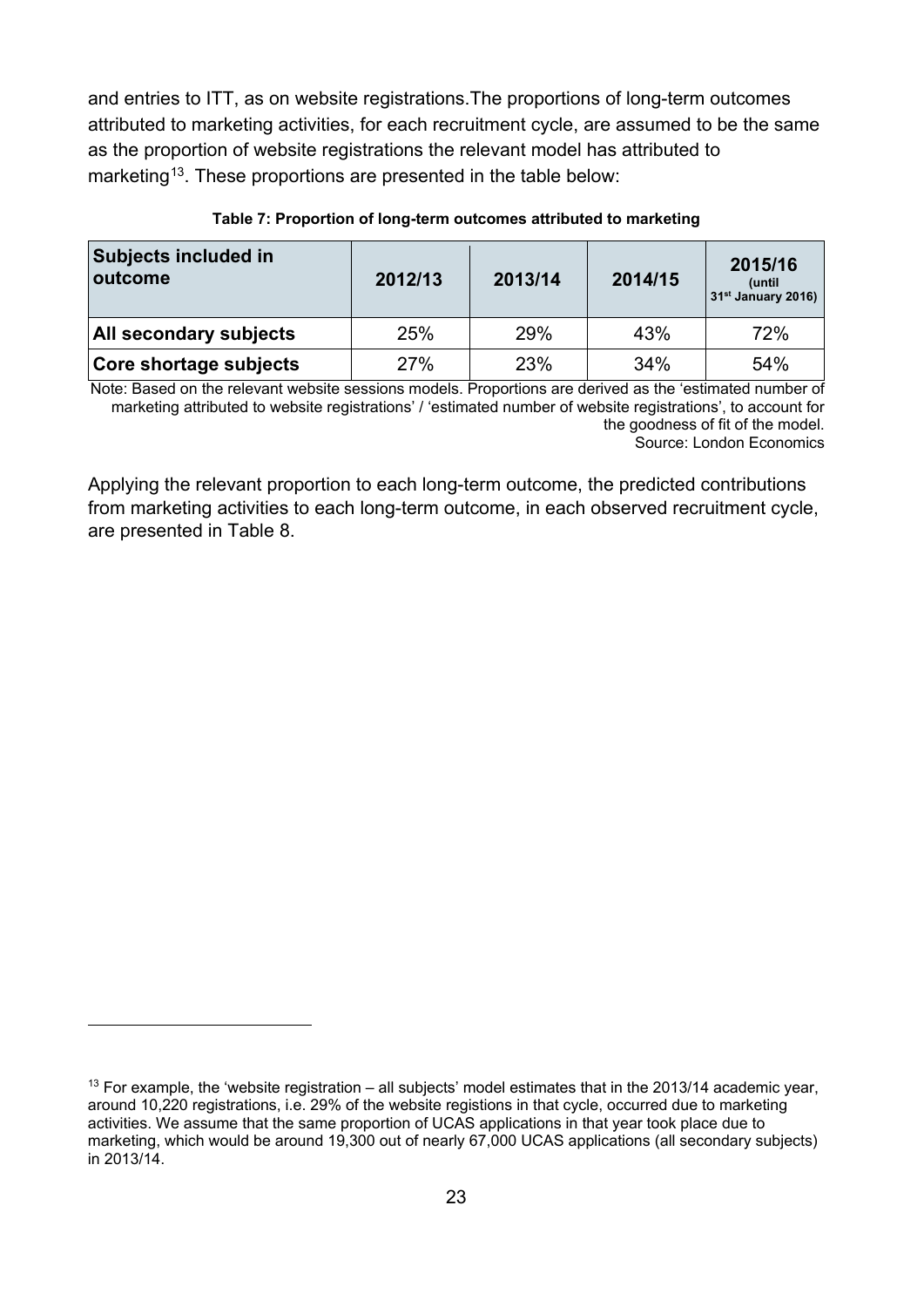<span id="page-23-0"></span>

| Long-term<br>outcome        | <b>Subjects included</b><br>in outcome |        | 2013/14 2014/15 | 2015/16<br>(until<br>31 <sup>st</sup> January<br>2016) | <b>Assumptions</b>                                                                                                                                                           |
|-----------------------------|----------------------------------------|--------|-----------------|--------------------------------------------------------|------------------------------------------------------------------------------------------------------------------------------------------------------------------------------|
| <b>UCAS</b><br>applications | All secondary<br>subjects              | 19,300 | 25,440          | 22,520                                                 | Share of UCAS<br>applications                                                                                                                                                |
|                             | Core shortage<br>subjects              | 5,320  | 7,270           | 4,030                                                  | (acceptances) driven by<br>marketing in all UCAS<br>applications                                                                                                             |
| <b>UCAS</b><br>acceptances  | All secondary<br>subjects              | 3,810  | 5,970           | 4,450                                                  | (acceptances) $t =$ Share of<br>website registrations                                                                                                                        |
|                             | Core shortage<br>subjects              | 1,200  | 1,890           | 680                                                    | driven by marketing in all<br>website registrationst                                                                                                                         |
| ITT entries <sup>14</sup>   | All secondary<br>subjects              | 3,230  | 3,740           | 6,490                                                  | Share of UCAS<br>applications<br>(acceptances) driven by                                                                                                                     |
|                             | Shortage subjects <sup>16</sup>        | 1,940  | 1,660           | 2,800                                                  | marketing in all UCAS<br>applications<br>(acceptances) $t =$ Share of<br>website registrations<br>driven by marketing in all<br>website registrations $t_{-1}$ <sup>15</sup> |

Note: 2013/14 is the first available year of data on applications and acceptances. Source: London Economics analysis and Department for Education (2016) data on Initial teacher training new postgraduate entrants by subject and target (detailed breakdown)

Combining information on the total number of UCAS applications with the predicted contribution of marketing on UCAS application (indirectly through website registrations), the analysis suggests that approximately 67,260 applications were as a consequence of the *Your Future | Their Future* campaign. Using the direct estimate of marketing on UCAS applications (i.e. Method 1), the contribution stands at 39,890.

The predicted numbers presented in this section are based on a strict assumption that marketing activities are as successful at driving long-term outcomes, as they are driving intermediate outcomes. This is a very strong assumption, but nevertheless it provides an indication of how the impact of marketing on long-term outcomes might have varied over

 $\overline{a}$ 

<span id="page-23-1"></span><sup>14</sup> ITT entry figures in 2015/16 include the Teach First route.

<span id="page-23-3"></span><span id="page-23-2"></span> $15$  Since ITT entries occur at the beginning of the academic year following recruitment cycle, the multiplier for ITT entries in year *t* is the proportion of website registrations attributed to marketing from year *t-1.* <sup>16</sup> For ITT entries, all shortage subjects (Mathematics, total Science, Computer Science, Design & Technology and Modern and ancient languages) were considered in every year, as the required breakdown is not available for every year.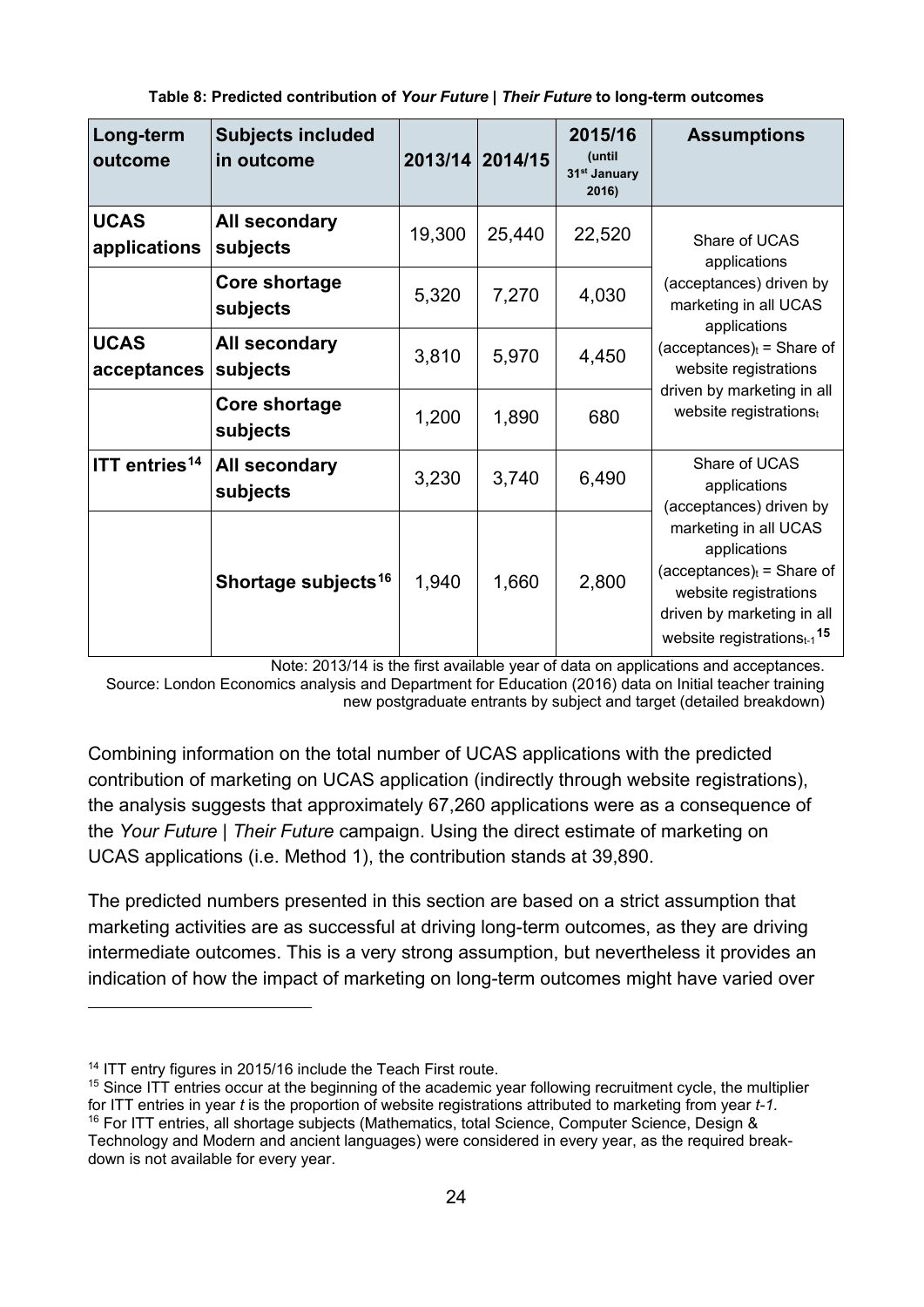the observed academic cycles. To robustly estimate the impact of marketing on long-term outcomes, further data is required, potentially at an individual level.

# <span id="page-24-0"></span>**A5 Model results**

<span id="page-24-1"></span>

| <b>Variable</b>                         | <b>Coefficient</b> | <b>Std. Error</b> | t       | P >  t |
|-----------------------------------------|--------------------|-------------------|---------|--------|
| Grad unemp 21-30yrs (lag 2, smooth)     | 224,987.4          | 133,207.8         | 1.69    | 0.093  |
| Public sector pay (smooth)              | $-346.1$           | 154.8             | $-2.24$ | 0.027  |
| Teacher Salary under-25s (MA)           | 14.4               | 6.9               | 2.08    | 0.039  |
| Seasonality variable                    | 1,201.1            | 266.6             | 4.50    | 0.000  |
| Dummy for Bank Holidays                 | $-6,816.4$         | 1,407.6           | -4.84   | 0.000  |
| Dummy for Christmas                     | $-1,2157.1$        | 2,422.2           | $-5.02$ | 0.000  |
| Dummy wk 23rd March 2015                | $-62,653.2$        | 7,468.4           | $-8.39$ | 0.000  |
| TVRs (Dec90 ATAN300)                    | 84,319.9           | 82,840.5          | 1.02    | 0.310  |
| TV (branded search website sessions)    | 4.6                | 1.3               | 3.63    | 0.000  |
| Search (Dec75)                          | 1.4                | .2451             | 5.86    | 0.000  |
| Social Media                            | .0738              | .035              | 2.13    | 0.035  |
| Display                                 | .0005              | .0002             | 3.14    | 0.002  |
| Radio (Dec50)                           | .0003              | .0002             | 1.88    | 0.063  |
| Press (branded search website sessions) | 3.9                | 1.36              | 2.85    | 0.005  |
| Press (URLs)                            | .8992              | .735              | 1.22    | 0.223  |
| Video                                   | .2515              | .229              | 1.10    | 0.274  |
| Constant                                | $-157,842.2$       | 181,478.4         | $-0.87$ | 0.386  |

#### **Figure 10: Website sessions**

Source: London Economics analysis of DfE data

#### **Figure 11: Website registrations - all secondary subjects**

<span id="page-24-2"></span>

| <b>Variable</b>                  | <b>Coefficient</b> | <b>Std. Error</b> | t      | P> t  |
|----------------------------------|--------------------|-------------------|--------|-------|
| Seasonality                      | 15.3               | 9.2               | 1.7    | 0.097 |
| Website Switchover               | 91.7               | 102.6             | 0.9    | 0.373 |
| Dummy January 2015               | 635.9              | 286.3             | 2.2    | 0.028 |
| Dummy February 2015              | 163.2              | 250.6             | 0.7    | 0.516 |
| Christmas dummy                  | $-294.2$           | 118.8             | $-2.5$ | 0.014 |
| TV (branded search clicks)       | 0.1                | .03               | 4.5    | 0.000 |
| Display                          | 0.6                | .26               | 2.4    | 0.019 |
| Social Media                     | 0.7                | .11               | 6.6    | 0.000 |
| Video                            | 38.3               | 20.3              | 1.9    | 0.061 |
| Email                            | 0.5                | $\cdot$           | 3.0    | 0.003 |
| Radio                            | 14.0               | 9.0               | 1.6    | 0.123 |
| Press (after website switchover) | 0.2                | .14               | 1.5    | 0.133 |
| TV (after website switchover)    | 0.1                | .05               | 1.1    | 0.271 |
| Press                            | 0.0                | .00               | 1.8    | 0.071 |
| Constant                         | $-72.1$            | 334.6             | $-0.2$ | 0.830 |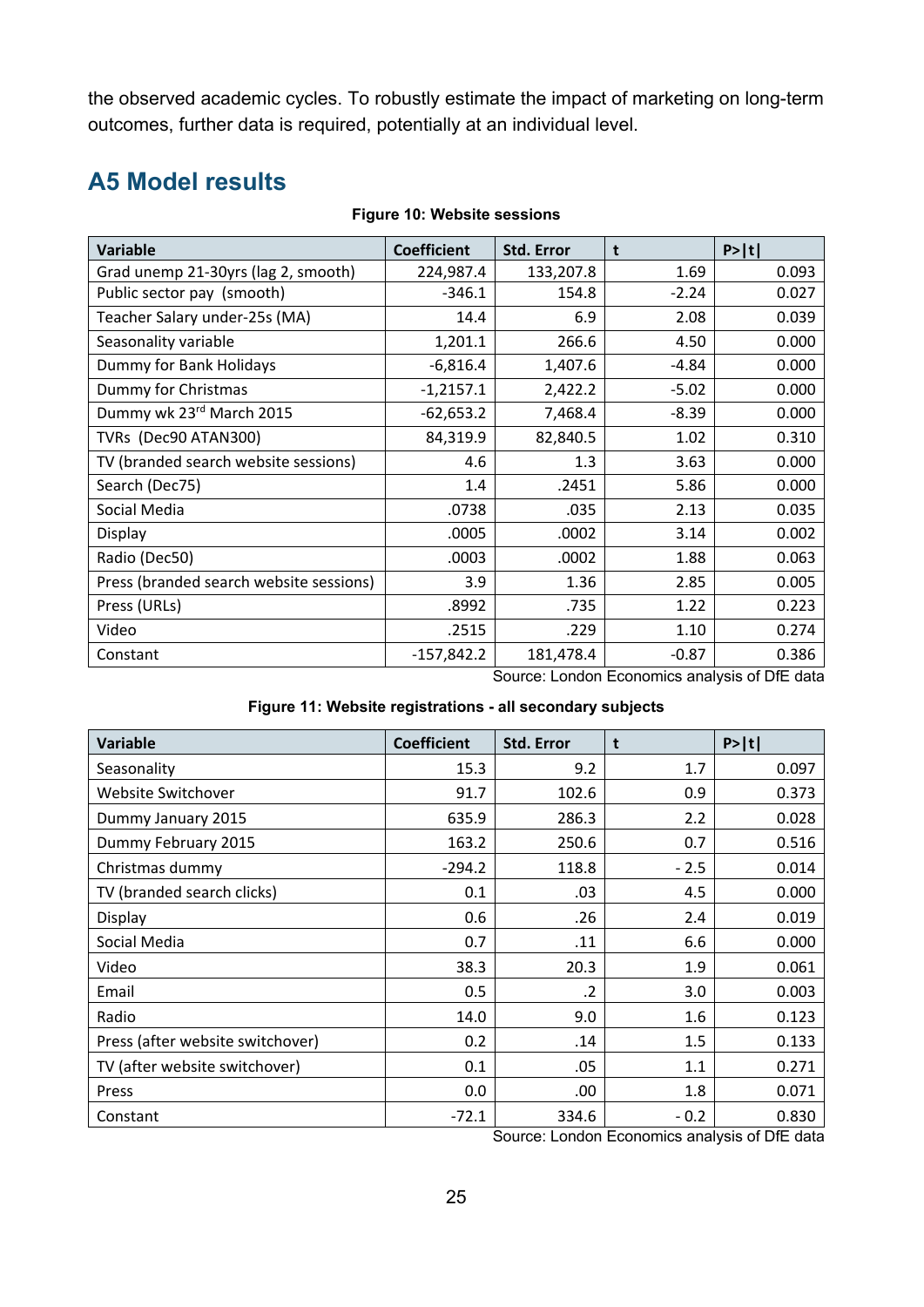<span id="page-25-0"></span>

| <b>Variable</b>                     | <b>Coefficient</b> | <b>Std. Error</b> |        | P> t  |
|-------------------------------------|--------------------|-------------------|--------|-------|
| Scholarships                        | 0.006              | 0.0026            | 2.3    | 0.022 |
| Grad unemp 21-30yrs (lag 2, smooth) | 5,203.1            | 2,394.8           | 2.2    | 0.031 |
| Seasonality                         | 12.2               | 4.5               | 2.7    | 0.007 |
| TV (branded search clicks)          | 0.04               | 0.013             | 3.0    | 0.003 |
| Specialist press circulation        | .000012            | .00005            | 0.2    | 0.820 |
| Specialist press                    | .000125            | .00007            | 1.9    | 0.062 |
| Email                               | 0.54               | 0.2               | 3.2    | 0.002 |
| Display                             | 0.36               | 0.1               | 3.1    | 0.002 |
| Social Media                        | 0.16               | 0.0               | 3.6    | 0.000 |
| Radio                               | 8.96               | 5.1               | 1.8    | 0.079 |
| You Tube                            | 17.6               | 10.8              | 1.6    | 0.106 |
| Constant                            | $-568.6$           | 278.2             | $-2.0$ | 0.043 |

#### **Figure 12: Website registrations - core shortage subjects**

Source: London Economics analysis of DfE data

#### **Figure 13: UCAS applications - all secondary subjects (Method 1)**

<span id="page-25-1"></span>

| <b>Variable</b>                      | <b>Coefficient</b> | <b>Std. Error</b>                                                                                               |         | P> t                                    |
|--------------------------------------|--------------------|-----------------------------------------------------------------------------------------------------------------|---------|-----------------------------------------|
| Seasonality (UCAS open Dec10 ATAN50) | 2,424,455          | 184513                                                                                                          | 13.14   | 0.000                                   |
| Christmas dummy (lag 1)              | $-1796.4$          | 308.7631                                                                                                        | $-5.82$ | 0.000                                   |
| Christmas dummy (lag 2)              | $-1538.8$          | 250.4848                                                                                                        | $-6.14$ | 0.000                                   |
| Easter dummy (lag 1)                 | $-273.8$           | 208.0384                                                                                                        | $-1.32$ | 0.192                                   |
| Grad unemp 21-30yrs (lag 1, smooth)  | 17198.9            | 7602.955                                                                                                        | 2.26    | 0.026                                   |
| Display * Seasonality                | .059               | .0122119                                                                                                        | 4.83    | 0.000                                   |
| CRM (# SMS sent)                     | .002               | .0032163                                                                                                        | 0.77    | 0.446                                   |
| TVRs (Dec10 ATAN50)                  | 448.95             | 126.7036                                                                                                        | 3.54    | 0.001                                   |
| TV * Seasonality                     | 963428.4           | 368383.5                                                                                                        | 2.62    | 0.010                                   |
| Constant                             | $-189.8$           | 393.6557<br>$O_{\text{c},\text{c}}$ and $I_{\text{c}}$ and $I_{\text{c}}$ and $I_{\text{c}}$ and $I_{\text{c}}$ | $-0.48$ | 0.631<br>spectra constructs of DfF det. |

Source: London Economics analysis of DfE data

#### **Figure 14: UCAS applications - core shortage subjects (Method 1)**

<span id="page-25-2"></span>

| <b>Variable</b>                     | <b>Coefficient</b> | <b>Std. Error</b> |         | P> t  |
|-------------------------------------|--------------------|-------------------|---------|-------|
| Seasonality (UCAS open Dec5ATAN300) | 7235565            | 1499986           | 4.82    | 0.000 |
| Christmas dummy                     | 271.908            | 105.1804          | 2.59    | 0.011 |
| Christmas dummy (lag 1)             | $-307.2721$        | 108.8925          | $-2.82$ | 0.006 |
| Easter dummy                        | $-9.444714$        | 75.33595          | $-0.13$ | 0.901 |
| Easter dummy (lag 1)                | $-154.0183$        | 75.52306          | $-2.04$ | 0.044 |
| Grad unemp 21-30yrs (lag 2, smooth) | 3618.494           | 1338.052          | 2.70    | 0.008 |
| Display * Seasonality               | .0097751           | .0035933          | 2.72    | 0.008 |
| CRM (# outbound calls)              | .0542306           | .0455698          | 1.19    | 0.237 |
| TVRs (Dec10 ATAN50)                 | 125.2043           | 33.89816          | 3.69    | 0.000 |
| Constant                            | 85.83606           | 91.25132          | 0.94    | 0.349 |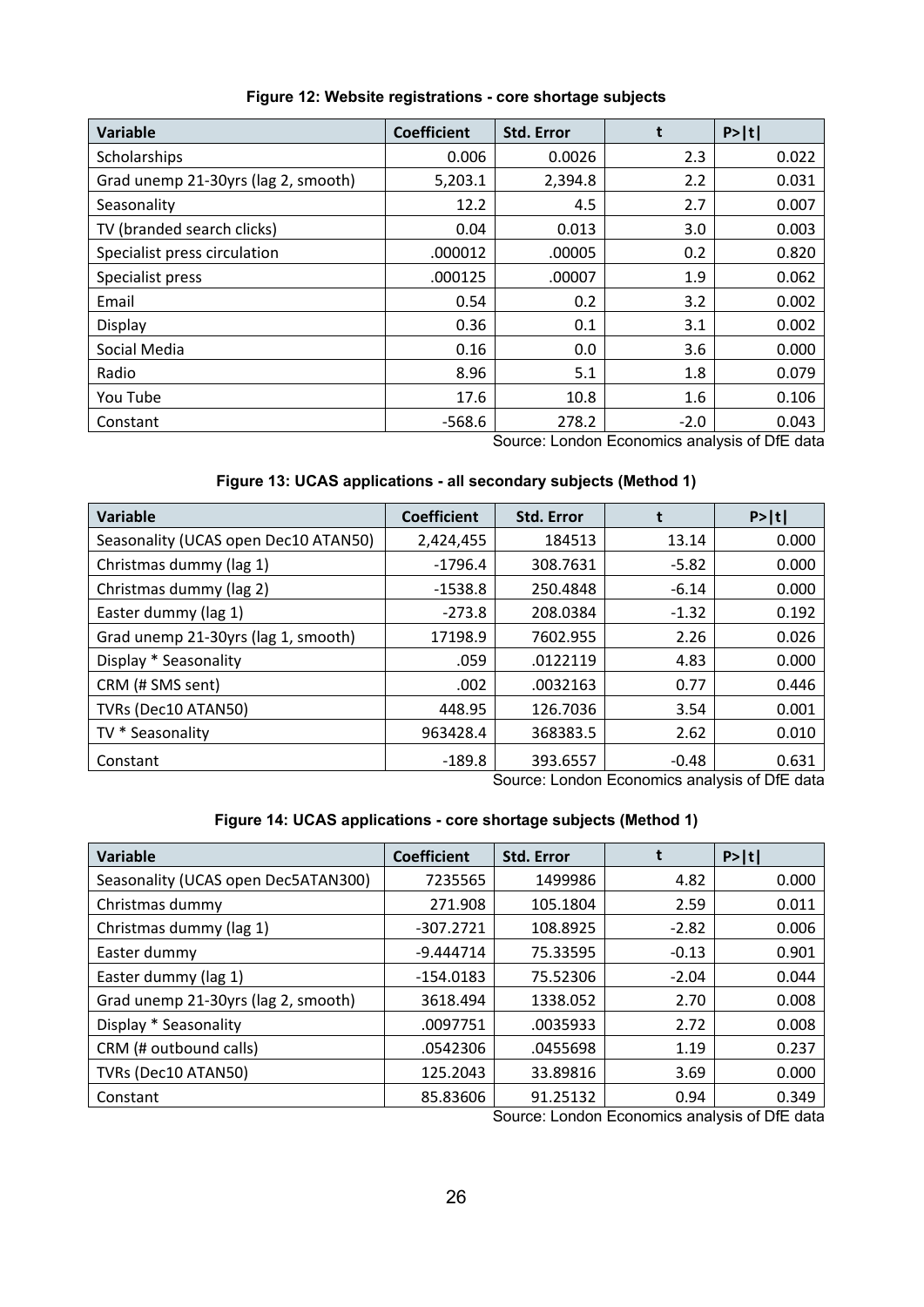<span id="page-26-0"></span>

| <b>Variable</b>                           | <b>Coefficient</b> | <b>Std. Error</b> |        | P> t  |
|-------------------------------------------|--------------------|-------------------|--------|-------|
| Seasonality (open dummy)                  | 3,312.9            | 290.9             | 11.4   | 0.000 |
| Seasonality (remain offers coreshort scl) | 3,118.5            | 251.6             | 12.4   | 0.000 |
| Christmas dummy (lag 1)                   | $-1,457.9$         | 417.6             | $-3.5$ | 0.001 |
| Christmas dummy (lag 2)                   | $-1,496.1$         | 355.9             | $-4.2$ | 0.000 |
| Easter dummy (lag 1)                      | $-568.9$           | 288.2             | $-2.0$ | 0.052 |
| Press (branded search clicks)             | 0.0                | 0.1               | 0.5    | 0.650 |
| CRM (# SMS sent)                          | 0.0                | 0.0               | 0.5    | 0.654 |
| TV * Seasonality                          | 1,246.1            | 1,148.4           | 1.1    | 0.281 |
| Social Media                              | 0.0                | 0.0               | 0.2    | 0.879 |
| Constant                                  | $-30.1$            | 129.2             | $-0.2$ | 0.817 |

#### **Figure 15: UCAS applications - all secondary subjects (Method 2)**

Source: London Economics analysis of DfE data

#### **Figure 16: UCAS applications - core shortage subjects (Method 2)**

<span id="page-26-1"></span>

| <b>Variable</b>                           | <b>Coefficient</b> | <b>Std. Error</b> |        | P> t  |
|-------------------------------------------|--------------------|-------------------|--------|-------|
| Seasonality (open dummy)                  | 335.0              | 92.8              | 3.6    | 0.001 |
| Seasonality (remain offers coreshort scl) | 405.0              | 88.4              | 4.6    | 0.000 |
| Christmas dummy                           | 319.7              | 117.4             | 2.7    | 0.008 |
| Christmas dummy (lag)                     | $-259.8$           | 122.5             | $-2.1$ | 0.037 |
| Easter dummy (lag)                        | $-161.9$           | 76.3              | $-2.1$ | 0.037 |
| Press (branded search clicks)             | 0.055              | 0.0               | 1.5    | 0.142 |
| CRM (# outbound calls)                    | 0.065              | 0.1               | 1.2    | 0.239 |
| TVRs (Dec5 ATAN50)                        | 46.7               | 63.3              | 0.7    | 0.463 |
| Specialist press circulation (Dec50)      | .000082            | .000081           | 1.0    | 0.314 |
| Facebook (Dec10)                          | 2.11e-06           | 3.33e-06          | 0.6    | 0.529 |
| Constant                                  | 91.0               | 111.8             | 0.8    | 0.418 |